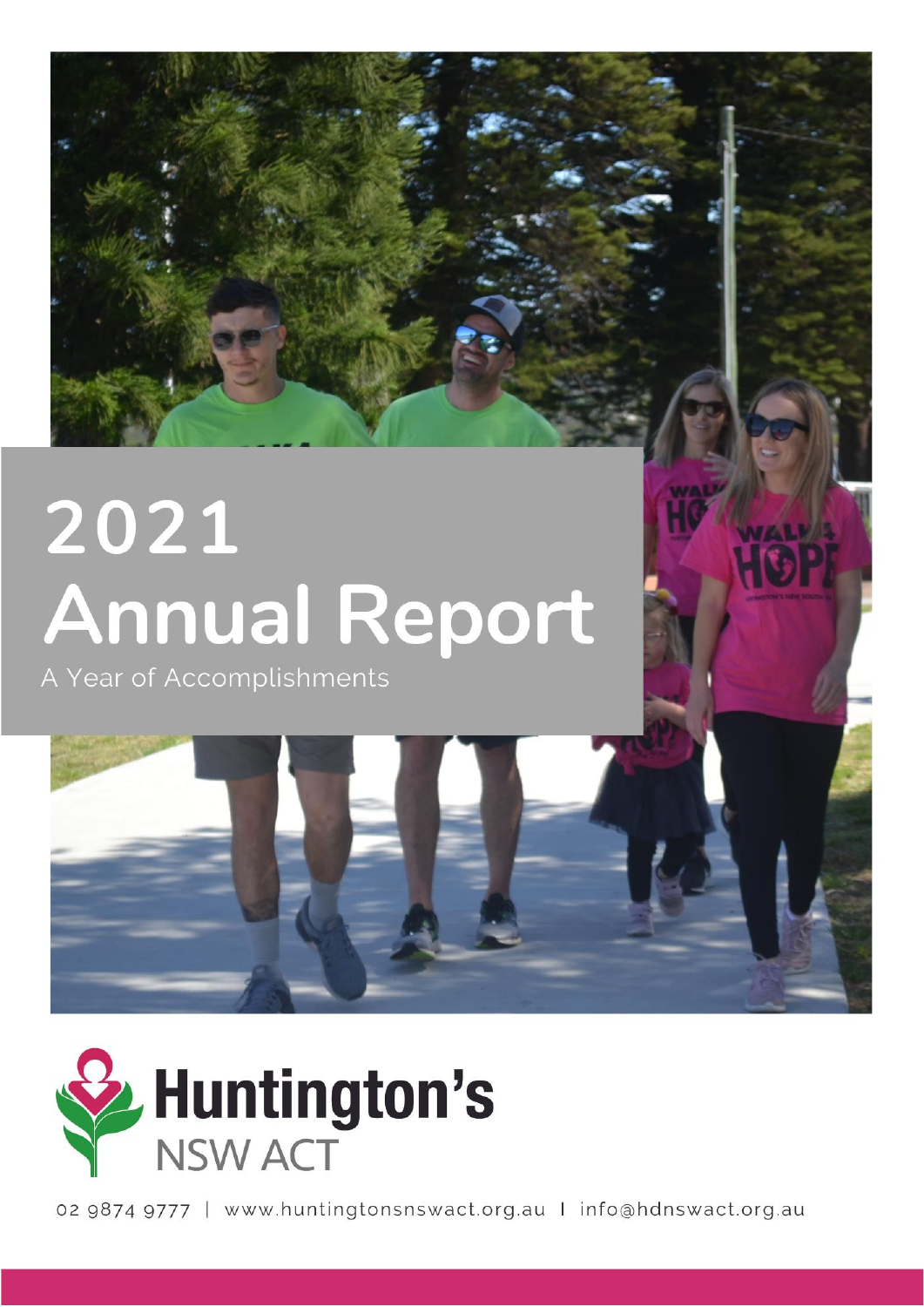

# TABLE OF CONTENTS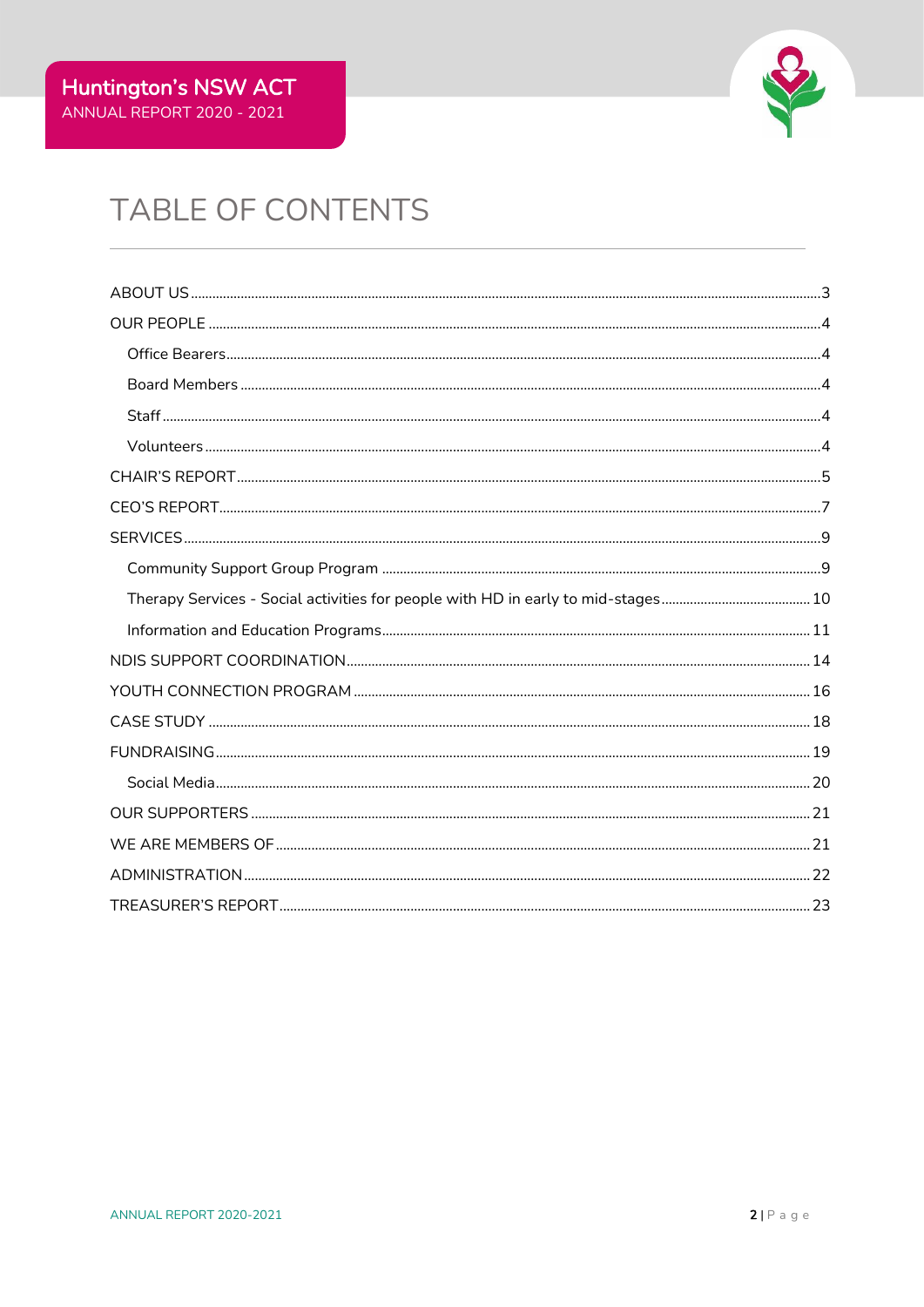# <span id="page-2-0"></span>ABOUT US



| Registered Office          | 21 Chatham Road, West Ryde NSW 2114                              |
|----------------------------|------------------------------------------------------------------|
| Telephone                  | 02 9874 9777                                                     |
| Email                      | info@huntingtonsnsw.org.au                                       |
| Website                    | www.huntingtonsnswact.org.au                                     |
| Postal Address             | Post Office Box 178, West Ryde NSW 1685                          |
| <b>Bankers</b>             | Commonwealth Bank of Australia, Sydney NSW                       |
| Auditor                    | Thomas GLC Chartered Accountants<br>PO Box 1563 Hornsby NSW 1635 |
| Australian Business Number | 54 571 730 306                                                   |
| Incorporated in NSW, 1993  | Registration No. Y16575-09                                       |

Endorsed as a Public Benevolent Institution, a deductible gift recipient and income tax exempt charitable entity. Registered for GST.

ACNC registration <https://www.acnc.gov.au/charity/eefd45c9248ff6f9fc0366df067ee737>

Authority to Fundraise CFN13153 in NSW

Licence for Conducting Charitable Collections in the ACT via our status as a registered charity with the Australian Charities and Not for Profits Commission (ACNC)

Public Officer **Lewis Kaplan** 

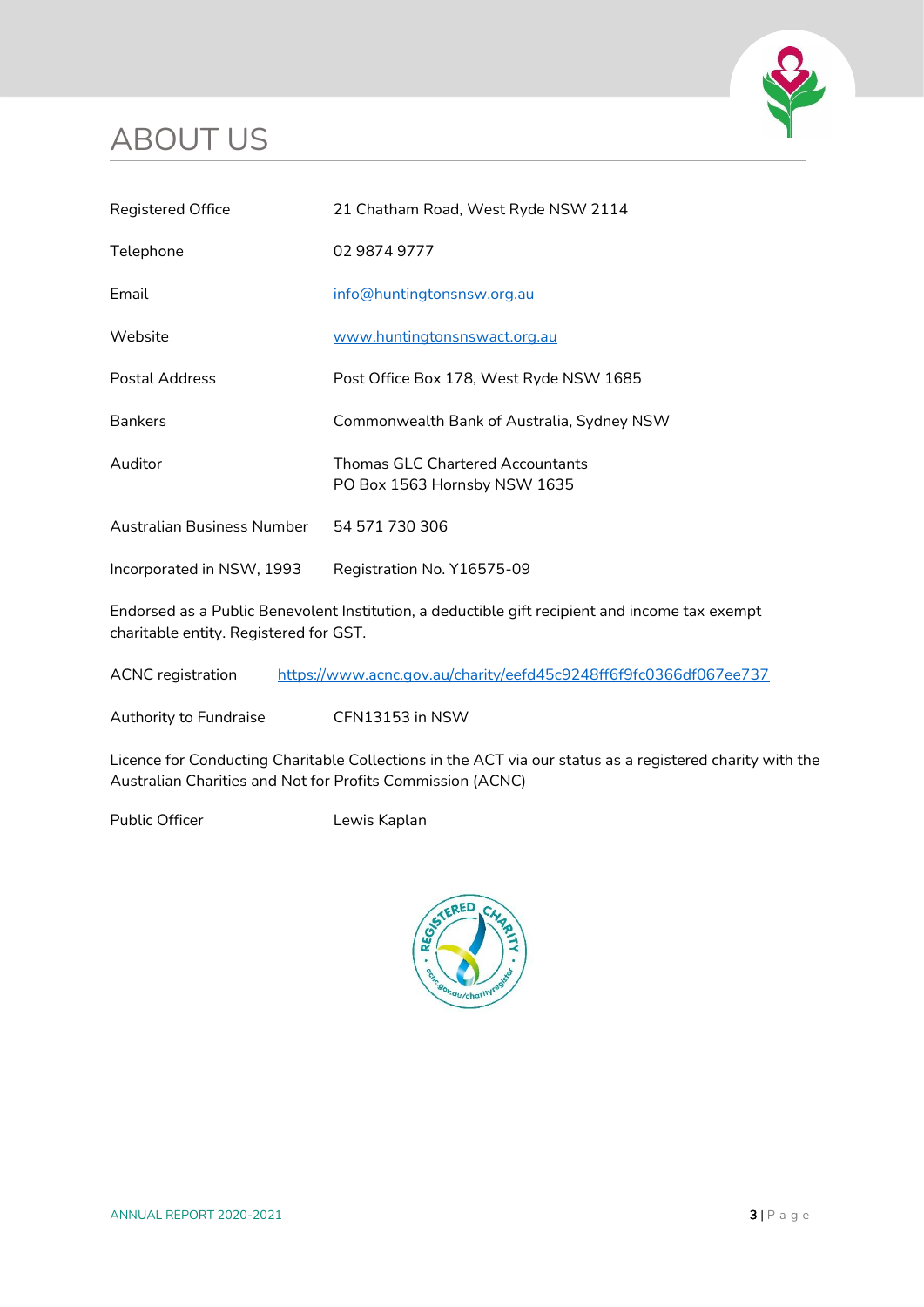# <span id="page-3-0"></span>OUR PEOPLE



### <span id="page-3-1"></span>Office Bearers

| President | Brian Rumbold      |
|-----------|--------------------|
|           | Katy Clymo         |
| Secretary | Dr. Therese Alting |
|           | Craig Dalli        |
| Treasurer | Stephen Guthrie    |
|           |                    |

# <span id="page-3-2"></span>Board Members

(retired 21 November 2020) (elected 21 November 2020) (retired 21 November 2020) (appointed 21 November 2020) (re-elected 21 November 2020)

Dr. Therese Alting (re-elected 21 November 2020) Katy Clymo (until 21 November 2020) Craig Dalli (until 21 November 2020) Stephen Garrard (re-elected 21 November 2020) Kim Hart **(elected 21 November 2020)** Alison Hill **Alison Hill** (retired 21 November 2020) Robyn Russell (elected 21 November 2020) Andrew Sully (elected 21 November 2020)

# <span id="page-3-3"></span>**Staff**

Staff employed by the Association during the 2020/21financial year were:

Amanda Dickey **Community Programs Officer** Malisha Fernando (from 29/3/21) NDIS Support Coordinator Amy Hale **Amy Hale** Youth Liaison Worker Lewis Kaplan **Chief Executive Office** Stewart Swales **Administration Officer** Administration Officer

Giselle Beaumont **NDIS** Senior Support Coordinator Pauline Keyvar (until 9/12/20) Marketing & Fundraising Consultant Alison Weir (from 9/11/20) Fundraising & Marketing Coordinator

All staff except Giselle and Malisha are part-time, 0.6 full-time equivalent or less. Giselle and Malisha are full-time.

### <span id="page-3-4"></span>Volunteers

Volunteering was significantly constrained by the COVID-19 pandemic this year.

| Mark Bevan       | Port Macquarie support group leader           |  |
|------------------|-----------------------------------------------|--|
| Rachael Brooking | Orange support group leader                   |  |
| Olivia Kaplan    | Conference video editing                      |  |
| Jasmin Kohl      | Events assistant and school training resource |  |
| Fiona Richards   | Newsletter proof-reading                      |  |
| Preetha Shrestha | Executive Assistant                           |  |
| John Walker      | IT upgrade submission writing                 |  |

We are grateful for the support of our Walk 4 Hope volunteers, listed under Fundraising.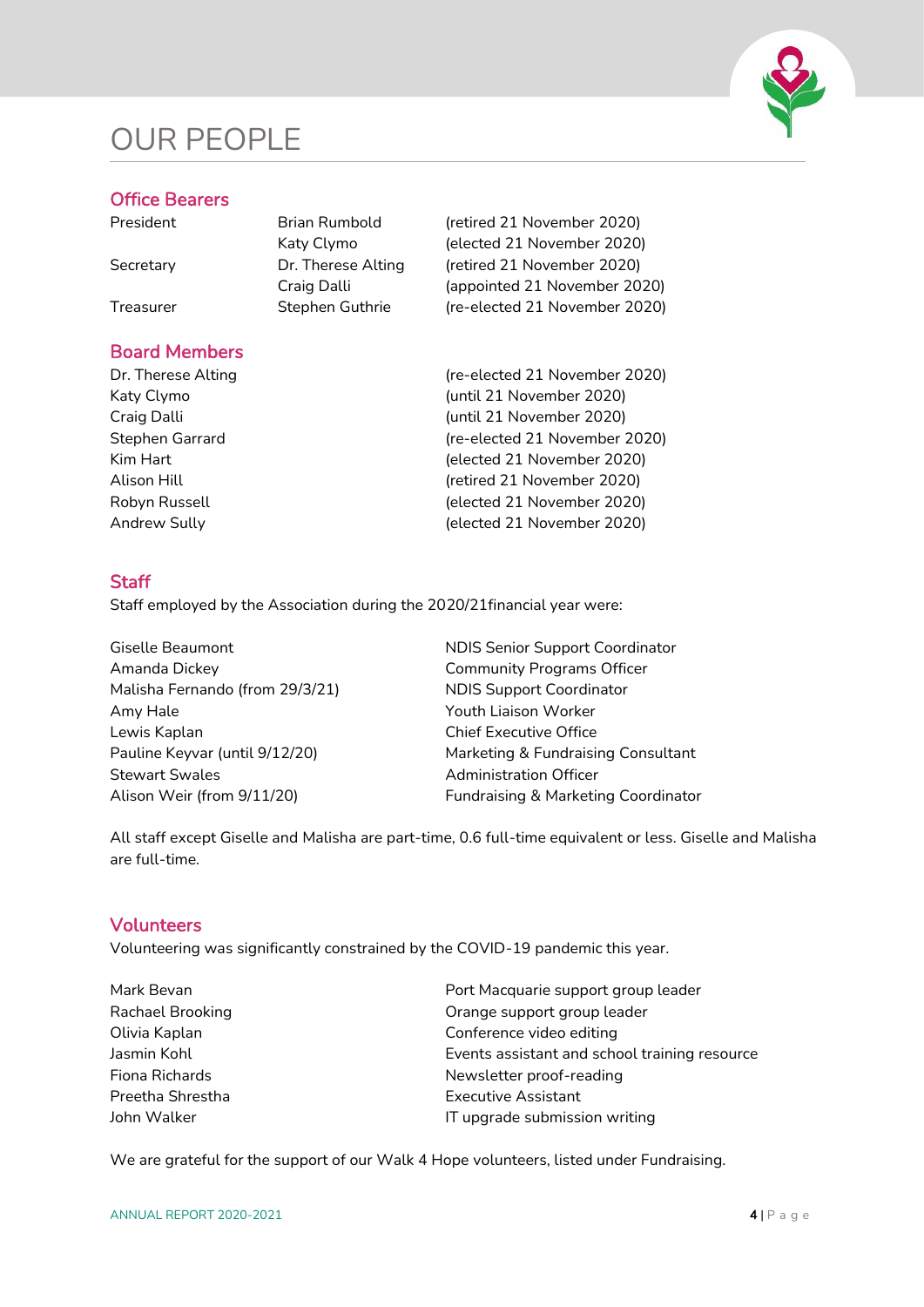

# <span id="page-4-0"></span>CHAIR'S REPORT

This has been a big year for our Association – dealing with COVID-19 while focusing on moving forward on a number of fronts. Many of us have become, if not experts, at least familiar with videoconference meetings, which is how your Board stayed active and engaged during the lockdown. The Association had to stop offering many face-to-face activities, but we were able to continue our key client services in NDIS support coordination and Youth Connection.



We were very pleased to continue to engage actively with other state Associations and became a member of the newly formed Consortium of Australian Huntington's Associations (CAHA). CAHA's membership includes all the state Associations except Victoria which has chosen to operate independently for the time being.

CAHA has applied for and even won some national funding. This is one of the key advantages of a national consortium, as state Associations are generally unsuccessful in applying for national funding. Other discussions are underway about how best to work together to ensure maximum benefit for people with HD, their families and carers.

Our State Association budget has increased significantly since 2019, mostly due to our growing delivery of specialist HD support coordination services for NDIS participants. This service is much in demand, and we now have 2.25 full time equivalent staff with a commitment to hire one more full-time staff member. This service is primarily available in Greater Sydney and the Illawarra. While we would love to make it state-wide (and include the ACT), we have to approach its growth in a businesslike manner to ensure we break even.

### **Fundraising**

This year we farewelled our first ever professional fundraiser, Pauline Keyvar who set up Walk 4 Hope seven years ago and ran it (and many other activities) successfully ever since. Best wishes Pauline in your next fundraising role and welcome Alison Weir to the role of Fundraising and Marketing Coordinator. Over half our funding (excluding NDIS) comes from fundraising, and so Alison's role is vital to ensuring our ability to continue to provide quality services and representation for families impacted by HD. We continue to be challenged by the COVID-19 pandemic but are working to find new ways to connect our community while raising much needed funds.

# Drug trials

News of the abandonment of not one but two international drug trials in April hit the HD community pretty hard. Roche and Wave were both carrying heavy expectations and it was upsetting to learn that neither trial will proceed. The research experts tell us that most trials are not successful, but each one provides learnings for future efforts.

# National Conference

When the NSW / ACT Association agreed in 2019 to run the next national conference, it was to be held in November 2020. COVID-19 caused us first to postpone it by up to 12 months and then realise that an online event would be a better medium-term solution. Our target was 300 delegates (matching the reported number from the last national conference held in Victoria in 2016). By the end of the four sessions there were 413 delegates including 238 HD families. Thanks to Roche for its sponsorship and support from the Commonwealth Government's National Disability Conference Initiative for enabling us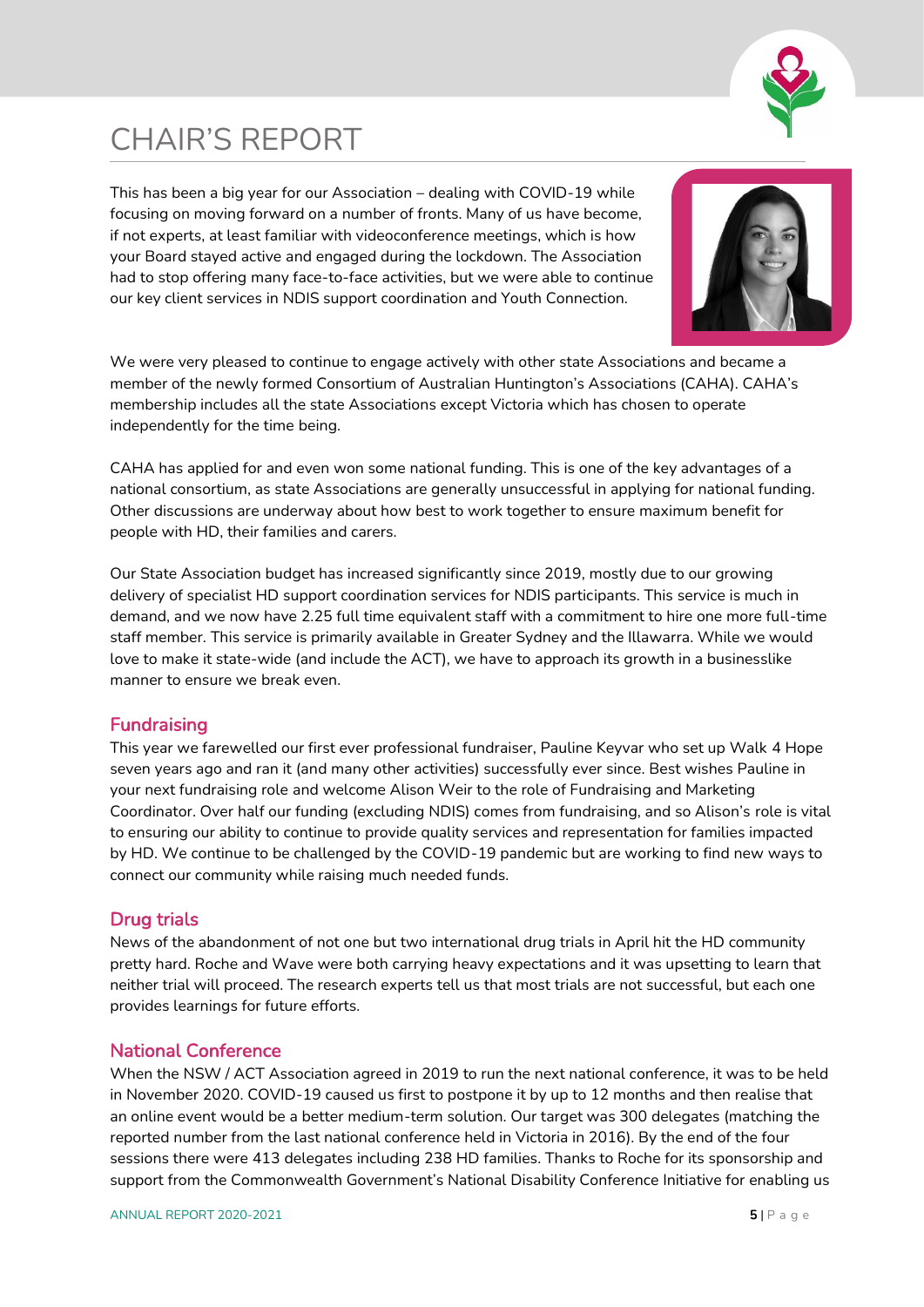

to make the conference free for HD family members. The conference proceedings were recorded as many delegates could not attend the live online sessions. Anyone wishing to view the content is now welcome to register for free.

### Community Engagement

The Board agreed to establish a new Community Advisory Committee ("CAC") which has now met twice. The purpose of the CAC is to support us becoming a stronger consumer-led organisation by providing feedback on how we can best meet the diverse needs of the HD community. As most members are from regional NSW, the meetings are held by videoconference. Key agenda items include community awareness and advocacy.

### Thank you

As incoming Chair, I wish to record a very special thank you to Brian Rumbold who so ably chaired and steered the Association for the last decade, retiring at the November 2020 AGM.

Thanks also to Alison Hill who also retired this year – for her contributions to the Board over the past three years.

We welcomed Kim Hart, Robyn Russell and Andrew Sully to the Board in November 2020 following a campaign to attract new board members, led by our board renewal sub-committee.

Many thanks to our dedicated team: CEO Lewis Kaplan, Amanda Dickey, Amy Hale, Giselle Beaumont, Malisha Fernando, Stewart Swales and Alison Weir who have all worked incredibly hard to make this a successful year. Thank you to my fellow board directors for their service throughout the year, and as always, to all our generous volunteers. Every bit of effort helps to increase our effectiveness.

Katy Clymo Chair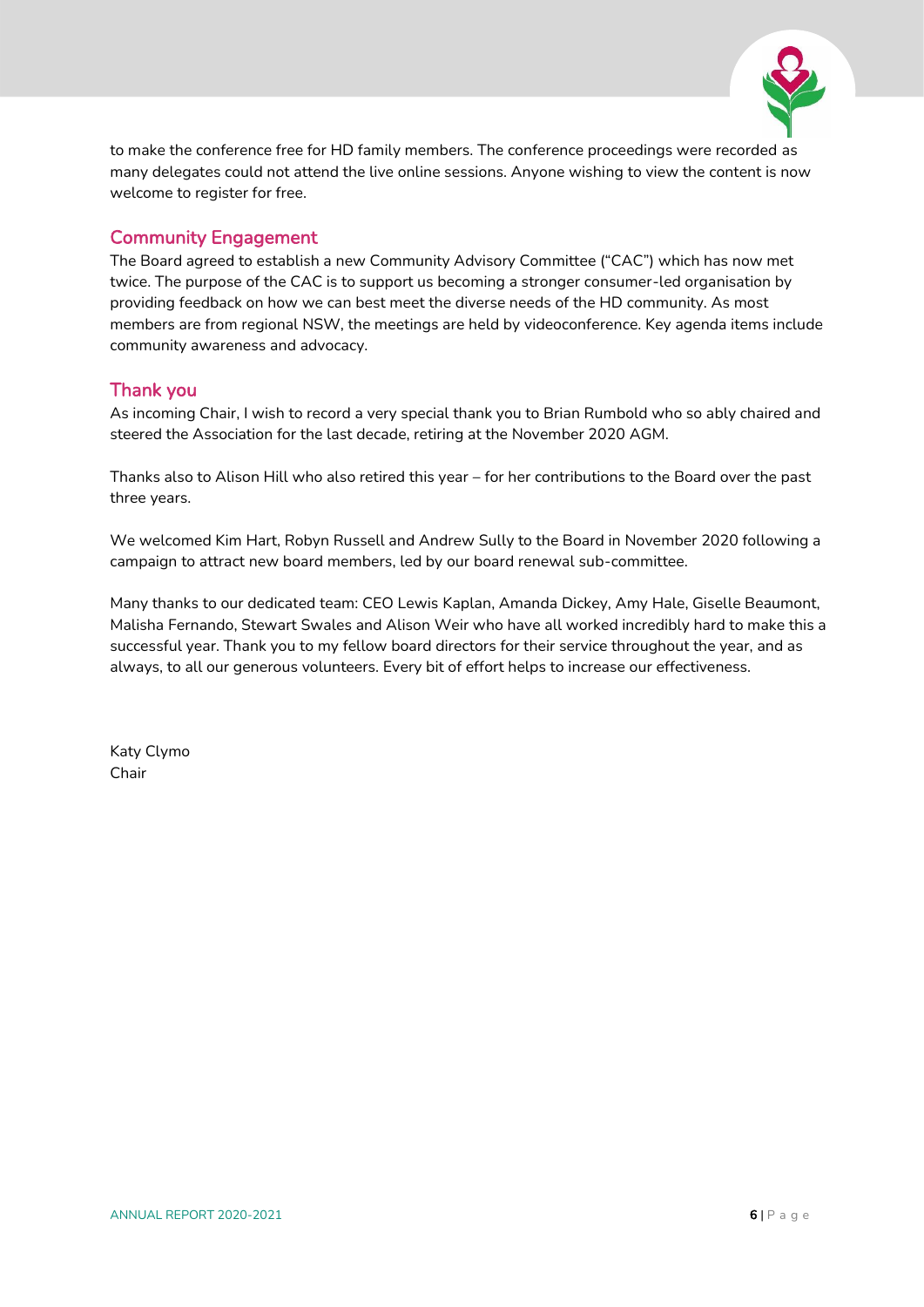

# <span id="page-6-0"></span>CEO'S REPORT

We finished the year to June 2021 in surplus which was a very significant achievement given the constraints we worked under, having started this year in the middle of the COVID-19 pandemic, not knowing what the future might hold.

While the COVID-19 lock-downs changed how we work, and unfortunately interrupted a number of face-to-face services, they did not change our goals and aspirations. Indeed, the opportunity to have more detailed conversations across the state HD associations has created a new optimism for our work, sharing with and learning from each other.



# Fundraising & Marketing

Following the departure of Pauline Keyvar after seven successful years as our inaugural fundraiser, we hired Alison Weir who has ably filled Pauline's shoes and brought a fresh pair of eyes to our work in both fundraising and marketing. Ali's digital skills have allowed us to connect more strongly with the community via various social media platforms. Fundraising has been a very tough environment for most charities during COVID-19, so we eagerly await the opportunity to re-establish community events and resurrect Walk 4 Hope. Best wishes to Pauline in her future endeavours.

# Youth Connection Program

We are very grateful to Ansvar Insurance and St George Foundation for their support for this program which continues to provide a crucial link in our support for people from HD families. Amy's stewardship of this crucial program is much valued by clients and the rest of the team. We have largely managed to meet our program targets in spite of COVID-19.

# Regional Social Worker

We are most fortunate to have received funding from the Co-Group to allow us to employ a part-time Huntington's specialist social worker. While we initially hoped to run this project in the ACT, we were unable to recruit a suitably qualified social worker there. We apologised to our members in the ACT and worked with Carers ACT to offer them additional supports. We re-focussed our project to the Illawarra region where we aim to have a social worker on board in the near future.

### **Advocacy**

It has been a challenging year for advocates. While we carefully developed a proposal for NSW Health to increase our core funding from around \$60,000 per year to a more realistic \$500,000, the arrival of COVID-19 put an end to any hopes of this, and we are grateful to NSW Health for making a further three-year commitment (at current levels) to support the work of the Association.

# Aged Care and Disability / NDIS

Advocating for changes to improve the quality of care for people with HD further developed with a focus on submissions to the Aged Care and Disability Royal Commissions, and an active partnership with the Neurological Alliance of Australia.

We also advocated strongly for better engagement and support from the NDIS, particularly regarding the need to recognise in participants' plans the complex and often rapidly changing needs of people with HD. When we reviewed the first year of operation of our NDIS Support Coordination service, it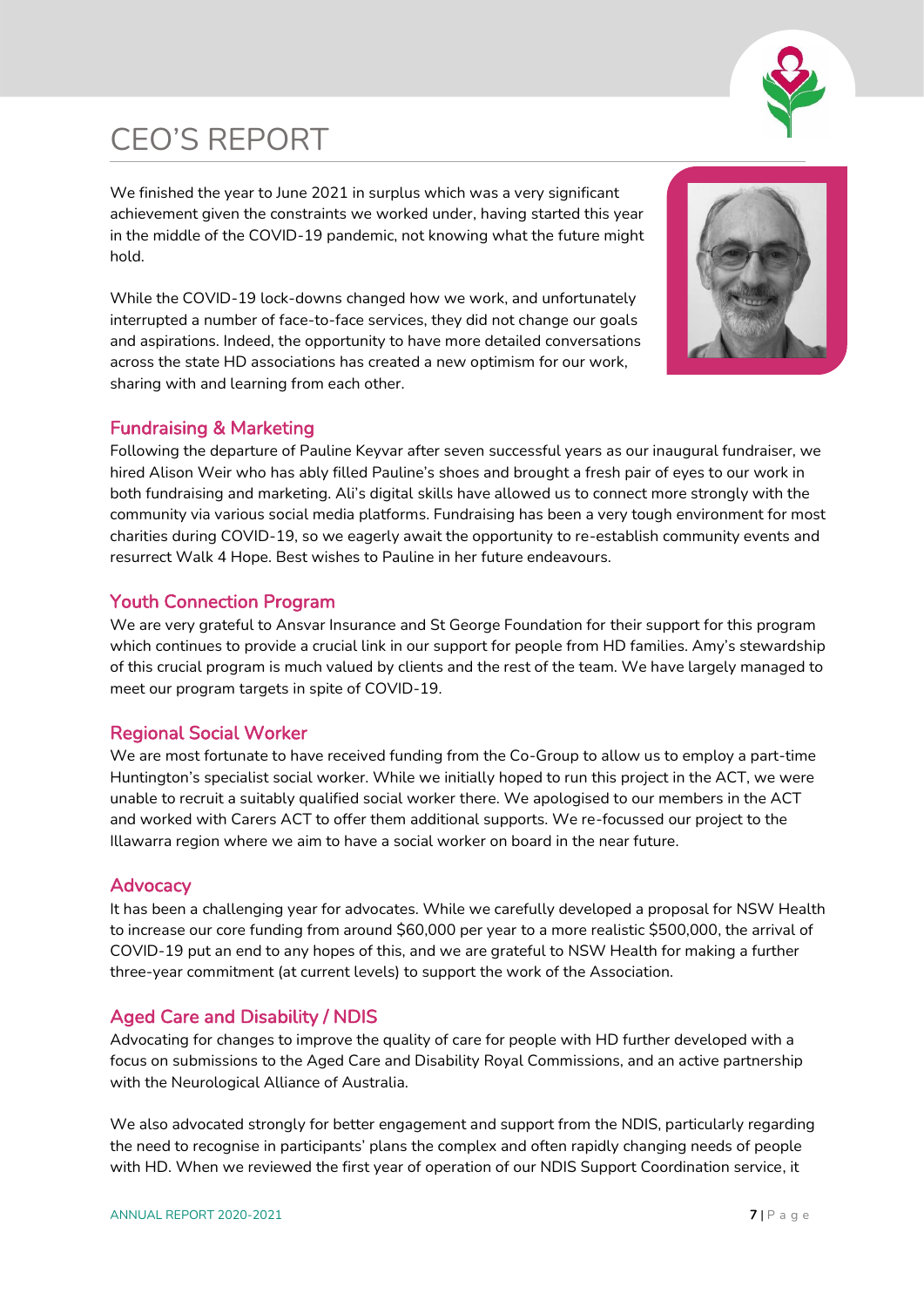

became clear that up to 75% of client hours should have been delivered at "level 3 – behavioural support" whereas less than 5% was actually funded at this level.

The Association has a vision that people with HD should be able to access quality care near their families. This will involve more advocacy to ensure both aged care and disability care providers have adequately trained and supported staff. The Association partnered with the Summer Foundation to research best practice "models of care" for people with HD both in Australia and internationally. While the research has found little published on this issue, quality care is being defined across a number of "models of care". The research report should be available before the end of 2021, and we will use it to support our advocacy campaigns.

Lewis Kaplan Chief Executive Officer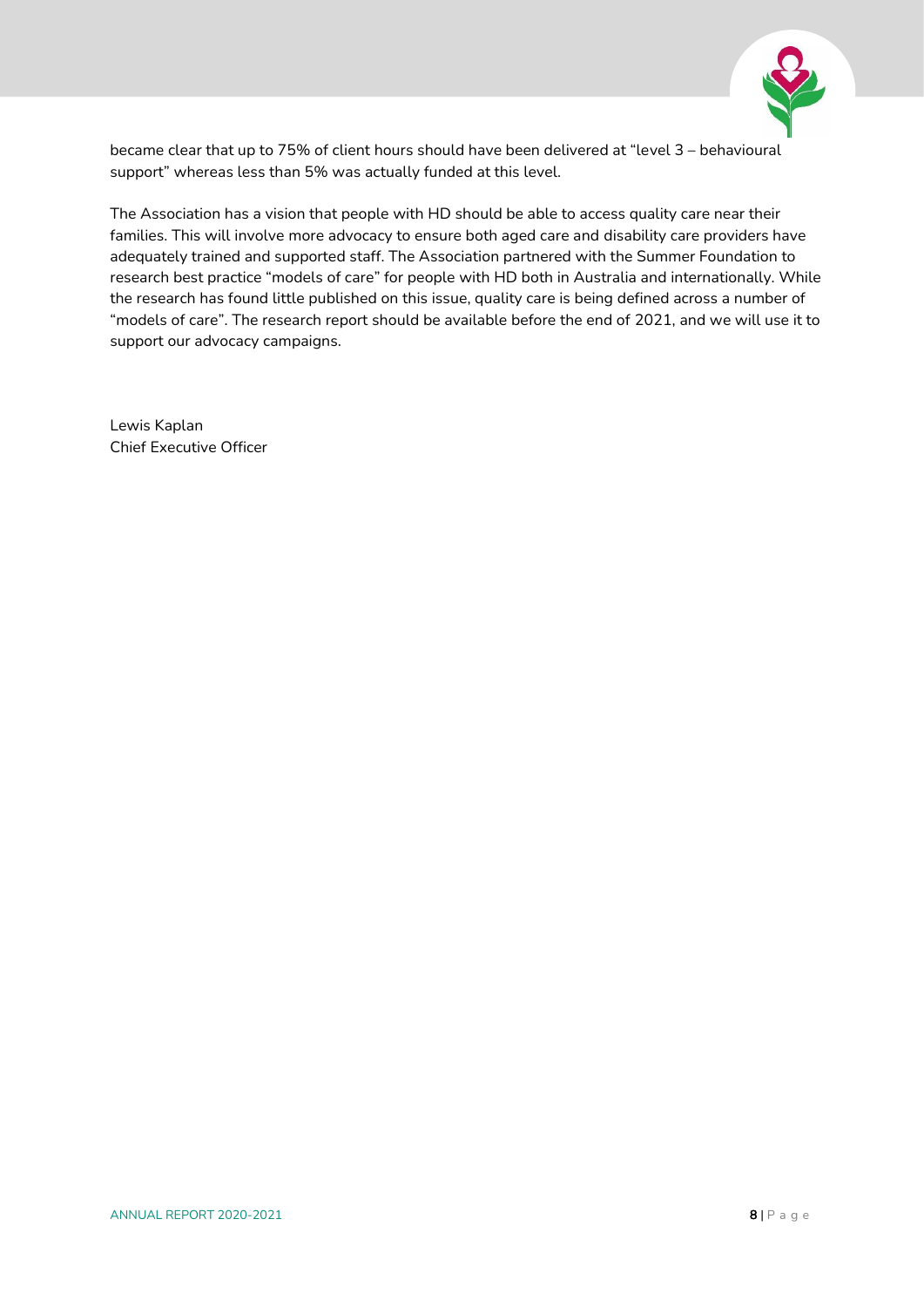

# <span id="page-8-0"></span>**SERVICES**

# <span id="page-8-1"></span>Community Support Group Program



#### COVID-19 impacts

Government Public Health mandates forced us to cancel face to face community support group meetings from June - August to minimise any risk to our very vulnerable community.

Central Coast support groups ceased.

Alternative avenues of support continued as follows:

- Coffs Harbour obtained an exemption and continued to meet face to face.
- Wollongong and Newcastle meet via video conferencing.
- Port Macquarie and Orange family support chose phone, email or Facebook check-in.

Face to face meetings resumed in most regions from September 2020.

Our CEO visited the ACT to gain this community's perspective on social working need for the region.

#### **Partnerships**

Joyce Jones, our Wollongong Support group facilitator, retired in January 2021 after a 2-year tenure.

Thank you to Joyce for creating a safe caring place where Wollongong families felt free to share their experiences, have a laugh or a cry and make long lasting friendships.

HD Awareness Orange partnership continues for the Central West Support group.

We collaborated with Huntington's Disease Network of Australia (HDNA), an initiative of the Turner Institute at Monash University regarding Community Support research and program evaluations.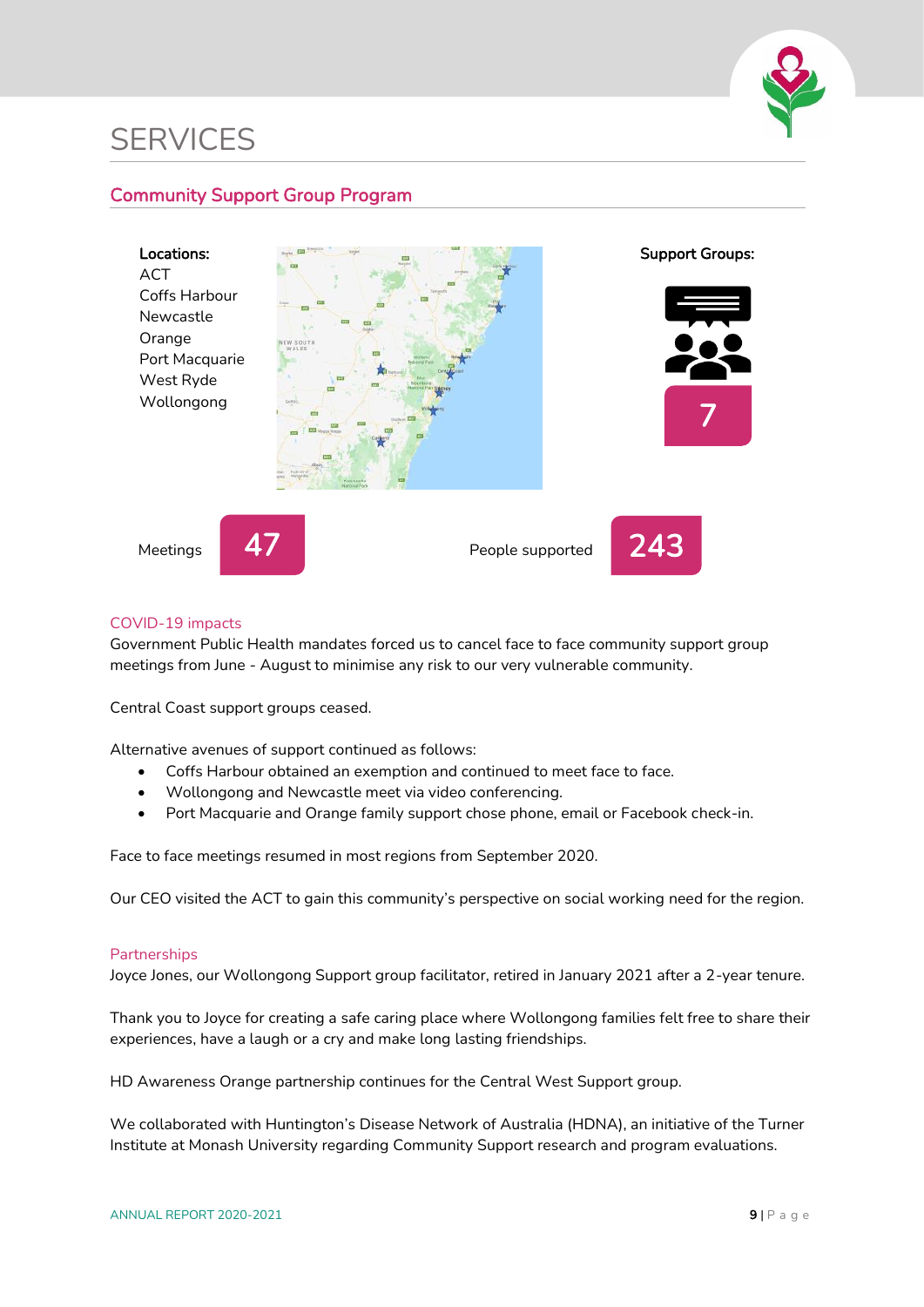

We initiated discussions with Physical Disability Council of NSW regarding seasonal guest speakers and the exchange of ideas, useful links and contacts within NSW.

We established a relationship with Carers ACT that will see ACT families connected into local supports and services and a therapeutic support group for interested carers.

Invited as a guest speaker for the newly endorsed Community Advisory Committee (CAC).

#### Social Research and Development

A Community Support Group research proposal was approved by the Board in June 2020. This research aims to increase our understanding of the unique requirements for each region. Funding has been carried over to FY 2021-22.

We joined an HDNA peer collaboration to explore research opportunities for Community Support.

The [Carer Gateway](https://www.carergateway.gov.au/) was launched in 2020. We are increasing our understand of what this Commonwealth initiative offers and are advocating for clearer support pathways for our carers through the formation of relationships with the NSW service providers: The Benevolent Society; Wellways Australia; Live Better and Carers NSW. Note: Carers ACT is already forming the ACT Carer Gateway.

We kicked off the 'Regional Support Teams (RSTs) project to test stage one of our community development strategy. So far, we have:

- o Developed the Community facilitator position, which is central to RSTs success. From July 2021 half this role will be funded by our research grant.
- o Recruited Michael Collins as a Community facilitator for the Wollongong region of Illawarra Shoalhaven Local Health District (LHD) and are progressing recruitment for the Coffs Harbour region of Mid-North Coast LHD and the Orange region of Western NSW LHD.

### <span id="page-9-0"></span>Therapy Services - Social activities for people with HD in early to mid-stages

#### COVID-19 impacts

This program was not run in 2020-2021. To minimise any risk to our very vulnerable community and specialised staff, the Association decided not to reopen these face-to-face activities. Unfortunately, this meant the contracts of our specialised Therapeutic officer and Art facilitators were put on hold.

#### Partnerships and Grants

We send a heartful thank you to Stephen Dernocoure who has sadly retired his charcoals, paints, brushes, and poetry after three magical years as our Art facilitator. It was a pleasure co-creating a space with you where people felt safe to recall their story and then retell it using their own hand. You are a wonderful human and we wish you well in your life journey.

Thank you also to Xiaoyon Lu for stepping into the role of the Therapeutic officer. It was unfortunate that we were unable to further explore the potential of your expertise but look forward to working with you again when circumstances allow.

Westpac Foundation generously allowed \$4,000 of the 2019 grant funding to be carried over and utilised once this program sabbatical ceases and activities can be run again in a safe manner.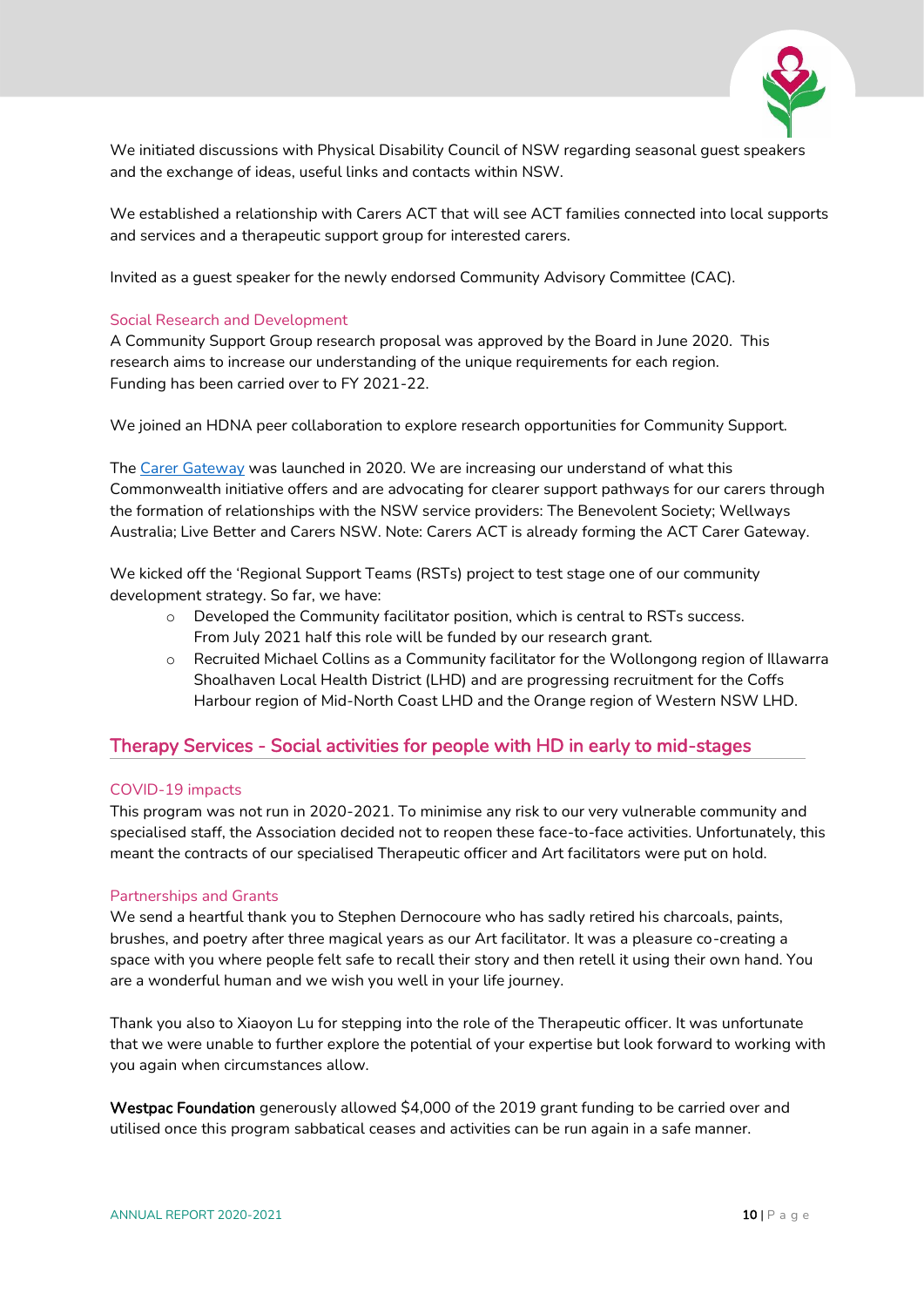



During this time this program is under review to explore NDIS and MyAgedCare business streams, learn from similar practice operating models, consider regional options and connect with new specialised therapists.

As part of the Consortium of Australian Huntington's Associations (CAHA) we became joint recipients of a Department of Social Services Information, Linkages and Capacity Building (ILC) – Social and Community Participation (SCP) grant. In 2021-22 we will join a national project piloting the South Australian (SA) Recreation Program (RP) which enables people with Huntington's disease (HD) to come together in a safe environment to learn, socialise and enjoy structured, supported, fun and engaging activities. A regional location will be put forward as the NSW/ACT pilot site.

What's next:

- Continue adapting within this changing COVID-19 environment
- Recruit Community Facilitators for remaining Support group regions
- Participate as a pilot site for the 'ILC Recreation Program'
- Co-design service activities in consultation with the CAC and clients to further advance our community development and community engagement strategies
- Review Therapy Services program.
- Seek sponsorship and skilled volunteers for the Community Support group program.

# <span id="page-10-0"></span>Information and Education Programs

#### Partnerships and Grants

HD Services liaison meetings have moved online.

The meetings are now a collaborative brains-trust that aims to identify gaps in services and supports and a forum to sound out program proposals for our HD community. We're strengthening this relationship through open dialogue, data sharing and analysis, knowledge acquisition and sharing and peer support.

A HD education working group has also been established across the two organisations.

In July we entered into a new three-year agreement cycle with NSW Health securing funding for 2020- 2023. Our agreement objectives were aligned with our 2019 – 2022 strategic direction and have NSW Health supporting Huntington's NSW ACT to provide quality HD information, raise awareness and embrace innovation.

New performance measures are reflective of our strategic plan and results are as follows:

Note Green figures indicate our agreed KPIs were met Pink figures indicate our agreed KPIs were not met

| Objective                       | <b>Performance measures</b>                                          |                  |
|---------------------------------|----------------------------------------------------------------------|------------------|
| Provide Huntington's disease    | Number of requests for general information                           | 102              |
| <b>INFORMATION</b> to community | Number of requests for information via:                              |                  |
| members and care professionals  | Website (AU sessions)<br>$\bullet$                                   | 5,258            |
| within NSW.                     | Social media (Facebook/Instagram/Twitter)<br>$\bullet$               | 15               |
|                                 | Number of referrals to specialist services, health<br>providers etc. | 96               |
|                                 | HD News - newsletters distributed                                    | 1,218 mailed     |
|                                 |                                                                      | 8,572<br>emailed |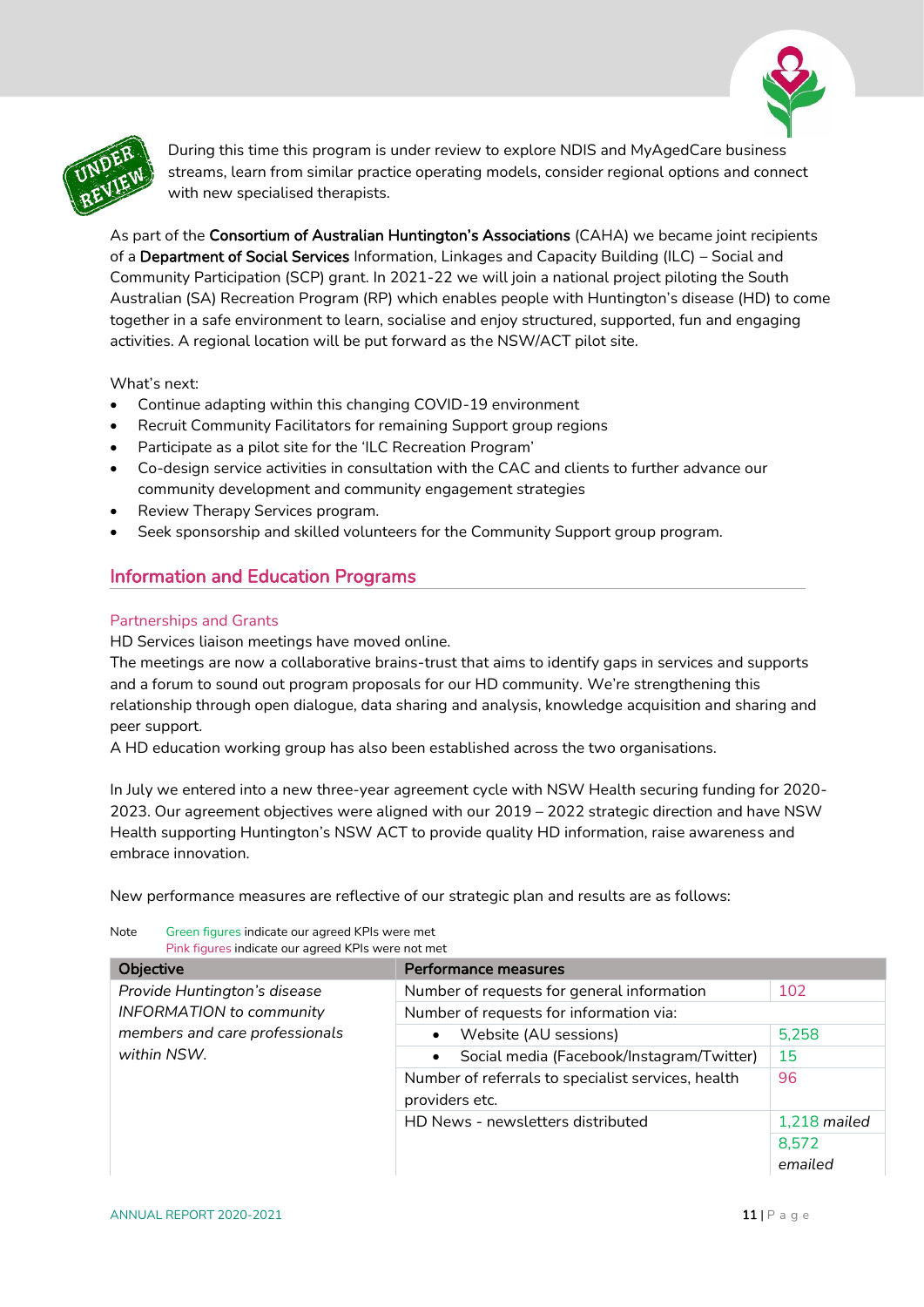

| Raise AWARENESS of HD in             | Number of awareness raising events          | 13    |
|--------------------------------------|---------------------------------------------|-------|
| communities where people with HD     | Referrals to HNSW ACT services              | 35    |
| live and more broadly.               | Conduct specialised HD information sessions | 11    |
| Embrace innovation regarding HD care | Member and community survey                 |       |
| and support through community &      | HD Services project collaboration           | 8     |
| industry partnerships.               | Strategic collaboration - CEO               | $20+$ |
|                                      | Strategic collaboration - Peers             | 24    |
|                                      | Staff development                           | 33    |

#### Student Placement Program

Not run this year due to COVID-19 restrictions.

#### Community Survey

This survey was to gauge how we are performing against our new strategic plan and gain insight into your experience with NDIS and youth services and understand your education requirements.

Participants ranked how well we are doing against our strategic goals as follows:

| Note - goals with the same ranking number returned an equal score. |  |  |
|--------------------------------------------------------------------|--|--|
|                                                                    |  |  |

| <b>Strategic Goals</b>                                                                               | Ranking        |
|------------------------------------------------------------------------------------------------------|----------------|
| Provide HD INFORMATION to community members and care professionals                                   |                |
| Raise AWARENESS of HD in communities where people with HD live and more broadly                      |                |
| Deliver ADVOCACY that aims to improve government policies and services within disability, health and |                |
| social care and justice systems                                                                      | $\mathcal{P}$  |
| Ensure high quality EDUCATION is available to HD community members and care professionals            | $\overline{a}$ |
| Provide HD-specific SERVICES that improve the quality of life for those impacted by HD               |                |

Participants ranked the level of importance against our strategic objectives as follows:

Note - objectives with the same ranking number returned an equal score.

| <b>Strategic Objectives</b>                                                                          | Ranking |
|------------------------------------------------------------------------------------------------------|---------|
| Provide the HD community with strategies for coping, care and support                                |         |
| Lobby Governments to adequately fund Huntington's NSW ACT                                            |         |
| Campaign for HD specialist residential services in regional NSW and ACT                              |         |
| Campaign for HD specialist community services in regional NSW and ACT                                |         |
| People with HD are provided services by people and organisations who understand HD                   |         |
| Campaign for NDIS planners and providers to understand the needs of people with HD                   |         |
| Children and young people impacted by HD have access to support                                      |         |
| Seek out high quality services which fill service, support and knowledge gaps                        |         |
| Lobby the NSW and ACT Governments to fund HD specialist social workers in each Local Health District |         |
| People with HD have access to support groups and social programs                                     | 10      |
| Everyone affected by HD has access to information in a form suitable to their needs                  | 11      |
| Carers of people with HD have access to support groups                                               | 12      |
| Represent the HD community at relevant industry forums and conferences                               | 13      |
| Promote specialised HD education opportunities                                                       | 14      |
| Promote access to up to date and accessible research reports                                         | 15      |
| Campaign for appropriate care for people with HD within the justice system                           | 16      |
| Formally evaluate our programs                                                                       | 17      |
| Provide access to HD related forums and conferences                                                  | 18      |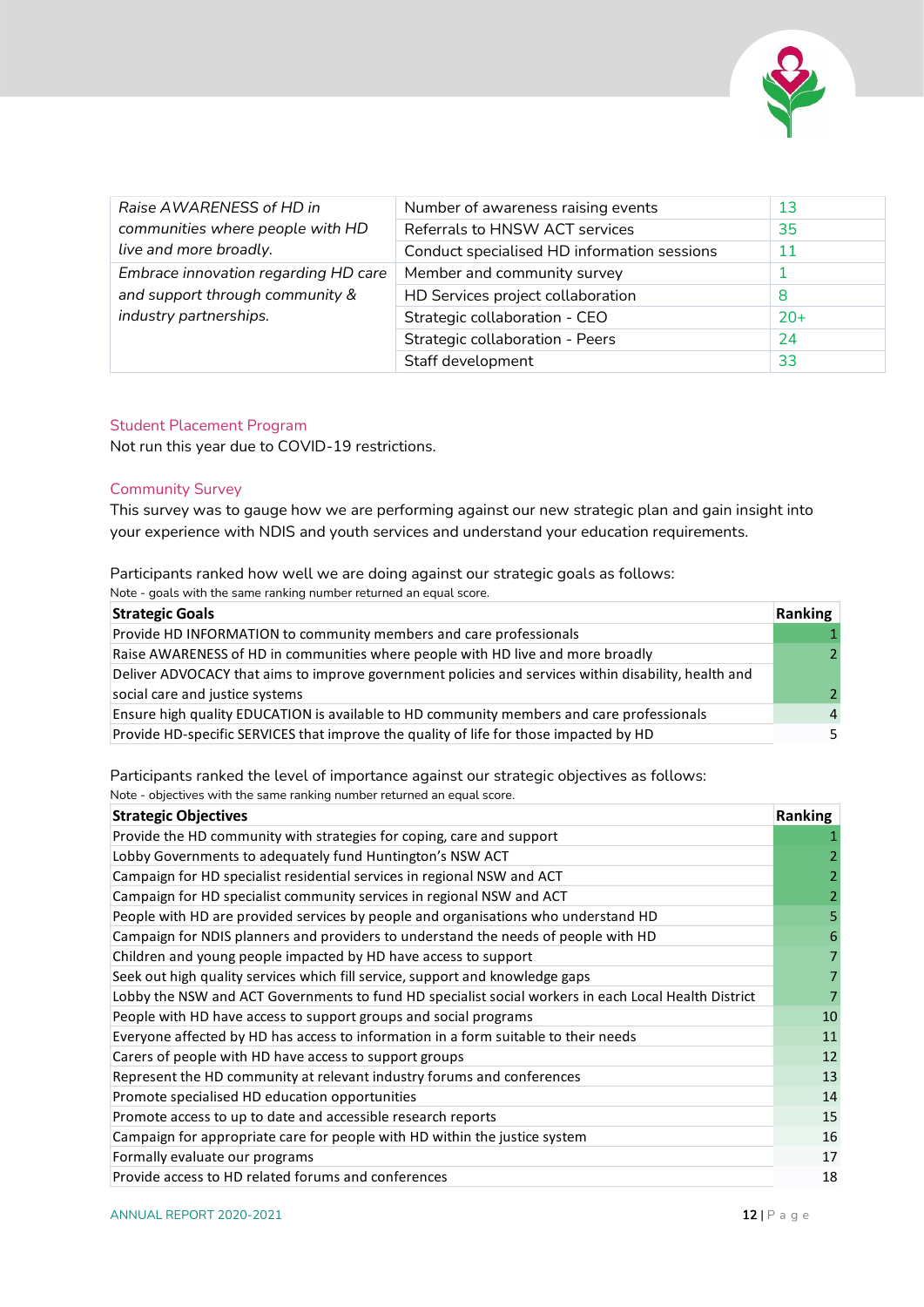

A quarter of respondents have a person with HD in their household who is an NDIS participant. The majority were happy with the support and services they receive and provided some valuable information regarding the need for improvement in some areas. Those people engaging with our NDIS Support Coordination service have advised us they are grateful that we have specialised and competent staff to support and advocate for their needs. You also advised us that you'd like another survey asking about your satisfaction levels as participants in the Aged Care system.

The majority had heard of or are engaging in our Youth Connection program and the remainder provided us with insights into the main barriers for engagement.

Participants ranked the order of the production of education material as follows:

| <b>HD</b> education                | Ranking        |
|------------------------------------|----------------|
| Coping/Support tips                |                |
| Living well with HD                |                |
| Assisting professionals to help me |                |
| Life planning                      | $\overline{a}$ |
| Research updates explained         |                |
| Connecting with HD community       | 6              |

A summary of basic analysis of responses was conducted and made visible to the community at: <https://huntingtonsnswact.org.au/about/how-we-know-we-are-succeeding/>

Amanda Dickey Community Programs Officer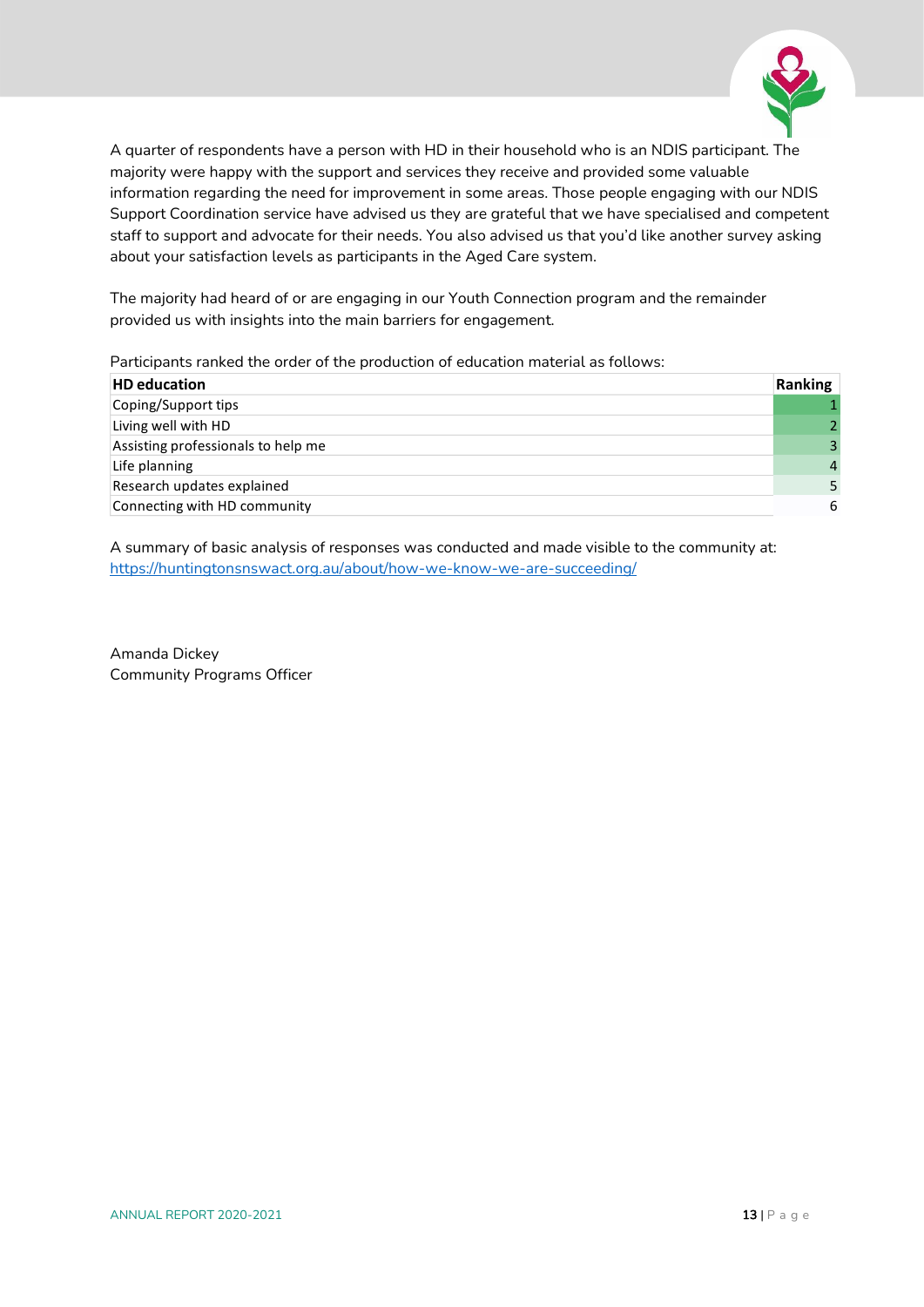

# <span id="page-13-0"></span>NDIS SUPPORT COORDINATION

### What we set out to do

In July 2019 Huntington's NSW ACT extended its options for the Huntington's community to include a much-needed NDIS Support Coordination service. This unique and individualised service was specifically designed for individuals with an NDIS plan and a Huntington's disease diagnosis. Prior to the creation of this service, people with HD were required to utilise non-HD specific Support Coordination often resulting in less-than-ideal outcomes for these individuals in understanding and utilising their NDIS funding.

Huntington's NSW ACT recognises the unique and individual needs of people diagnosed with Huntington's disease and provides this Support Coordination service with the experience, understanding and patience required to maximise NDIS plans for these participants. Through working in consultation with them to optimise how they use their NDIS funds, they are provided explanation and advice about the different ways they can use and maximise their plans. Through consultation and encouraged autonomy, they are then connected to a range of service providers to best suit their individual needs and goals.

During the initial years, the service operated predominantly in the greater Sydney region and Wollongong. However, as this service grows, we aim to extend our reach further across NSW and the ACT.

### What we have achieved

The first year of operation saw Huntington's NSW ACT take on and work with 36 participants, signing with them 59 individual NDIS support coordination service agreements. The second year of operation saw us supporting 44 participants.

Clients were assisted with the choice and facilitation of:

- A range of allied health services to meet their needs such as physiotherapy, occupational therapy, behavioural therapy, speech therapy, psychology, and more
- Community support access and transport
- Accommodation that more adequately meets living and care needs
- Transition from the home into supported independent living
- Transition from hospital into supported living
- Assistive Technology to facilitate more independence
- Preparing for NDIS plan reviews
- Home modifications to assist in safety and mobility
- Complaints to the NDIS Quality and Safeguards Commission
- Complaints to service providers
- Resolution of (many) points of crisis

During 2020 - 2021, our second year of operation, our clients were assigned \$216,834 from the NDIS for Support Coordination and Huntington's NSW ACT worked with its 44 participants to deliver for them support coordination close to the value of \$172,104.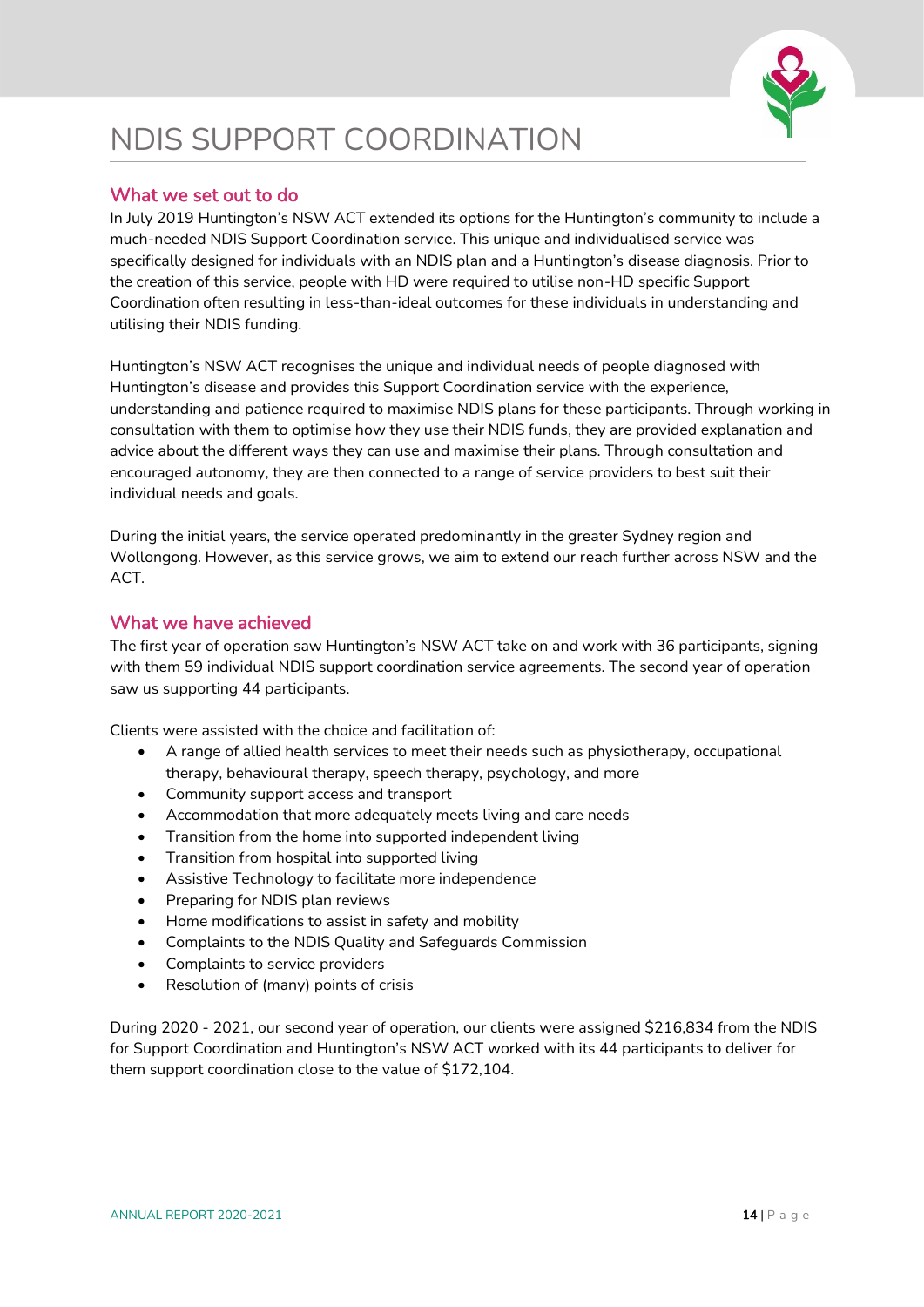

Factors preventing full use of these funds have included:

- Participants' change of circumstances (usually due to an inadequate plan or heightened care needs due to an increase in symptoms) requiring plan reviews resulting in plans with remaining funds being cancelled and new plans issued.
- Participants not wanting as much support as their plan allows them, resulting in unused funds including support coordination hours.
- The majority of plans starting after July 2020 remain open into the next financial year with their funding still being utilised by participants for the 12 months following their initial starting dates but not reportable in this current period.

A key achievement during this period was placing 11 participants into Supported Independent Living (SIL) and Specialist Disability Accommodation (SDA).

A key milestone was hiring our second full-time support coordinator.

### The impact of COVID-19

COVID-19 impacted the majority of Support Coordination participants. The impact on the participants and their carers and families made engagement a little more difficult due to fear of transmission.

One positive outcome of this time was that it highlighted to a number of participants and their families the value of support coordination. This was indicated by an increase in service uptake at this time.

#### Into the future

During the last part of 2020 - 2021 and into the future it is expected that the Huntington's NSW ACT Support Coordination service will continue to grow. It is also expected that it will experience an increase in efficiency. The employing of another support coordinator is expected in the later part of 2021 which will bring a total of 3 support coordinators. This will make a huge impact on the program's efficiency and outcomes.

Giselle Beaumont Senior Support Coordinator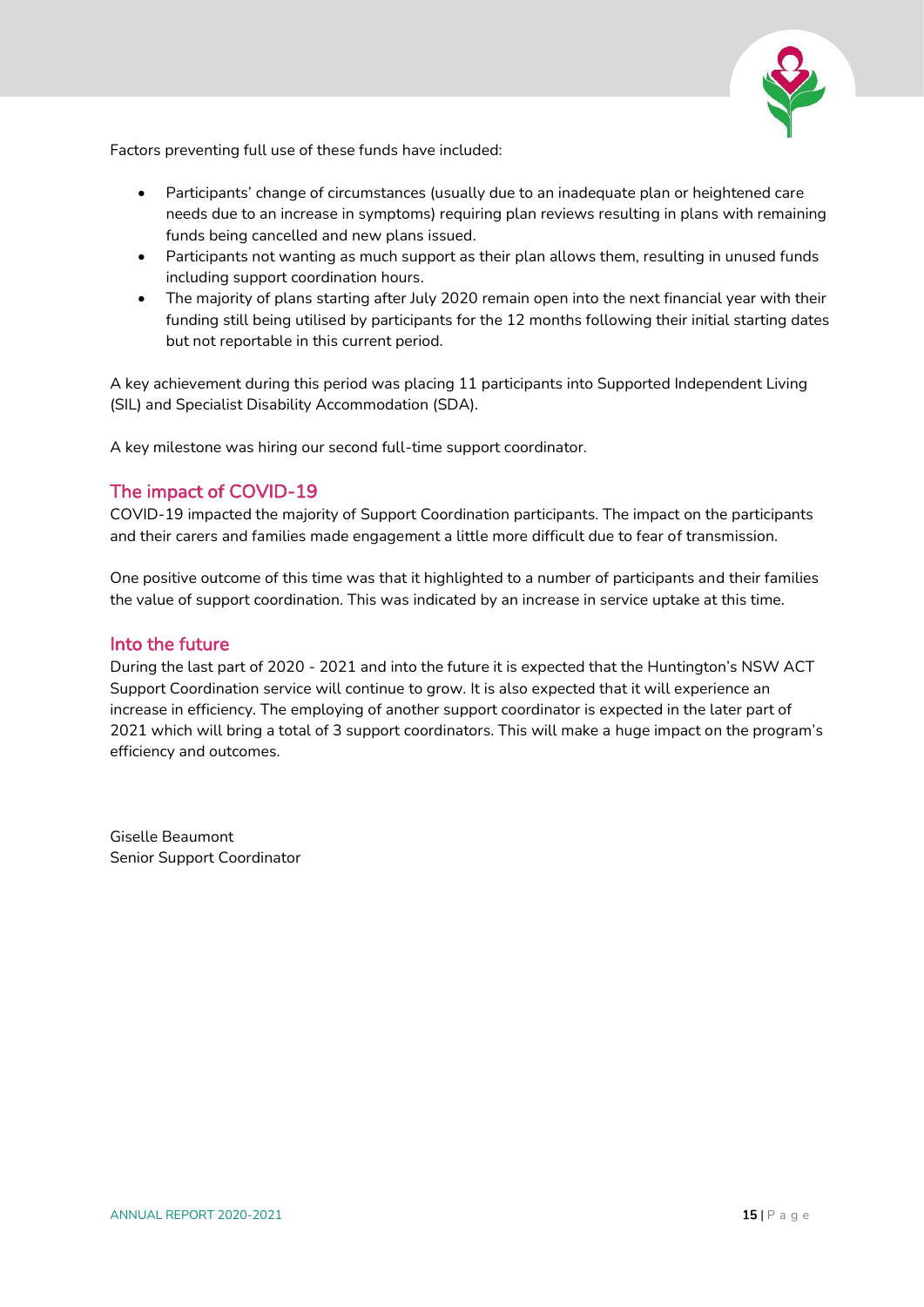

# <span id="page-15-0"></span>YOUTH CONNECTION PROGRAM

# 2020/21 Program Data

Counselling, support, education, and group support has been provided to young people, their families, their educators, and their health providers with a focus on these 5 key service areas.

During this 12-month period:

- 72 Huntington's focused youth counselling sessions have been delivered. Equal to last year's total (72).
- 38 Huntington's focused parent/carer counselling sessions have been delivered. 3% above last year's total (37).
- 130 Huntington's disease education and information sharing opportunities for children and their families were created. 17% above last year's total (111).
- 20 Huntington's disease education and information opportunities for school staff and professionals were created 33% above last year's total (15).
- 2 Huntington's disease group support and activities took place to connect young people affected by HD to each other.

Equal to last year's total (2).

# 2020/21 Program Summary

Throughout 2020/21, Youth Connection Program participants have continued to engage in all five service areas resulting in over 150 direct engagements that have worked towards our project aim to improve the quality of life for these children, young people, and their families.

Although COVID-19 stay-at-home orders were not in place throughout the last half of 2020 and the first half of 2021, the NSW Department of Education was still not allowing outside professionals to enter school grounds to engage with students. This presented a challenge, as prior to COVID-19 restrictions, almost all engagements the program had with young people between 8-17 years took place in the school environment. Fortunately, however, there was a 4-month window between February and June 2021 where schools were open to counselling visits allowing program participants to reconnect with program services and their school support networks.

Although COVID-19 restrictions have resulted in the Huntington's community as well as Huntington's professionals being under increased levels of stress for prolonged periods of time, these restrictions have also revealed opportunities for various engagements that have seen the program move into new counselling and support areas.

Online support continues to feature largely with Zoom and social media being used for mental health check-ins and counselling through video, voice, and text-based apps. Children and young people have also continued to be supported indirectly through the provision of counselling for their parents or carers. This has been successful and has continued to be utilised by families even after COVID-19 restrictions were eased.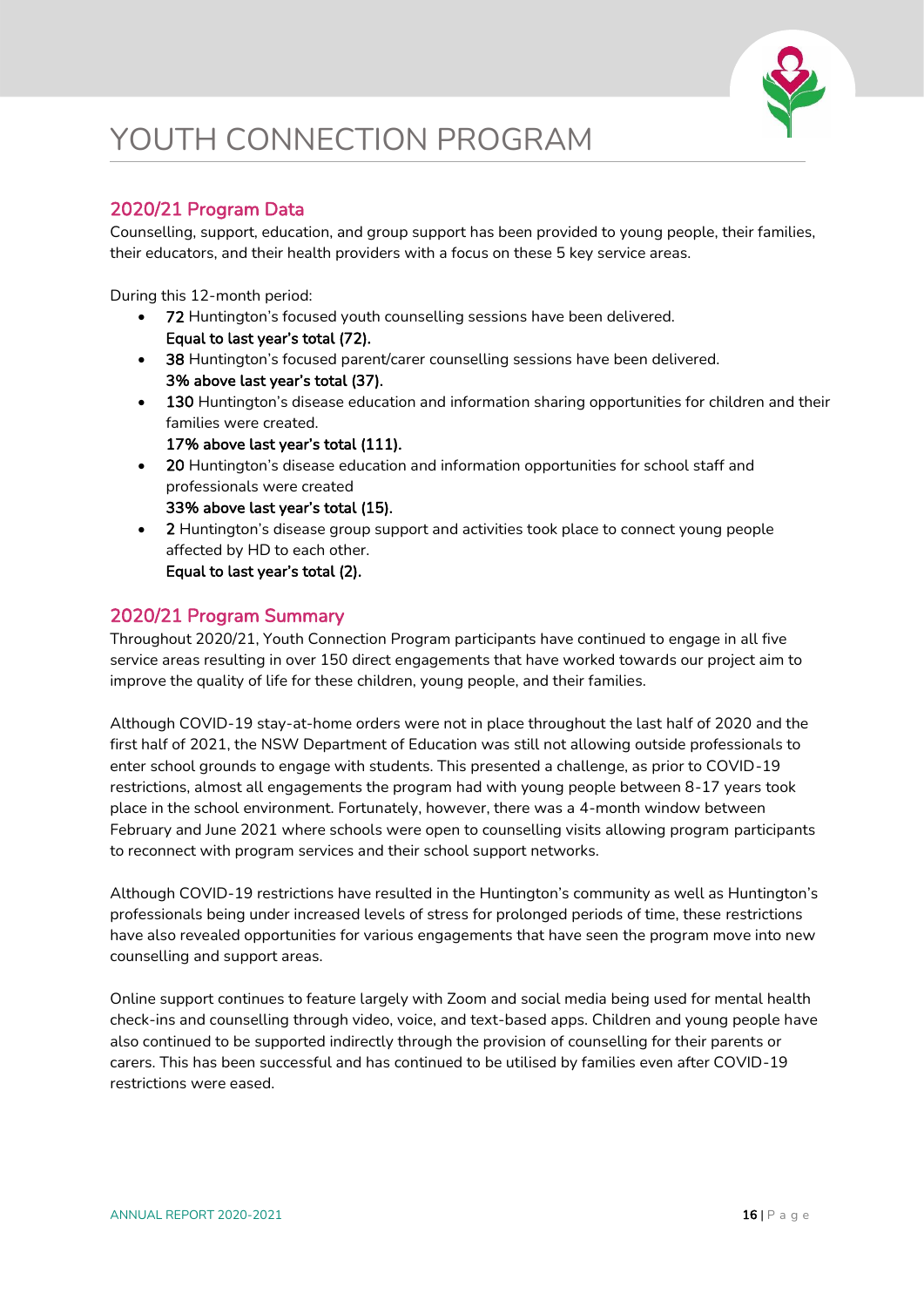

In late 2020, a second \$50,000 grant was awarded to the program by St George Foundation. This allowed for around half of the program to be grant funded for 2021 and indicated St George's commitment to the ongoing work the program undertakes. We are most grateful for this support.

In April 2021 Huntington's NSW ACT started exploring increased youth involvement in the hope that ways could be found in which Huntington's NSW ACT and young people could mutually benefit from working together. Although still in its early stages, if successful, it is hoped that this might help drive the organisation forward into directions that are considered important to the youth cohort whilst giving them the opportunity to gain skills and experiences that are beneficial to them.

In this 12-month reporting period, the Youth Connection Program has met all program goals and has continued to run at 100% capacity. This is particularly important considering the challenges and limits that have been and continue to be presented by COVID-19 restrictions. Recent engagements with program participants have indicated that many are finding being 'locked down' particularly difficult when a family member has HD. With these restrictions looking like they are going to be back in place for the foreseeable future, the program is committed to maintaining connection as much as possible and will endeavour to continue finding new and creative ways to connect with and engage participants during this challenging time.

Amy Hale Youth Social Worker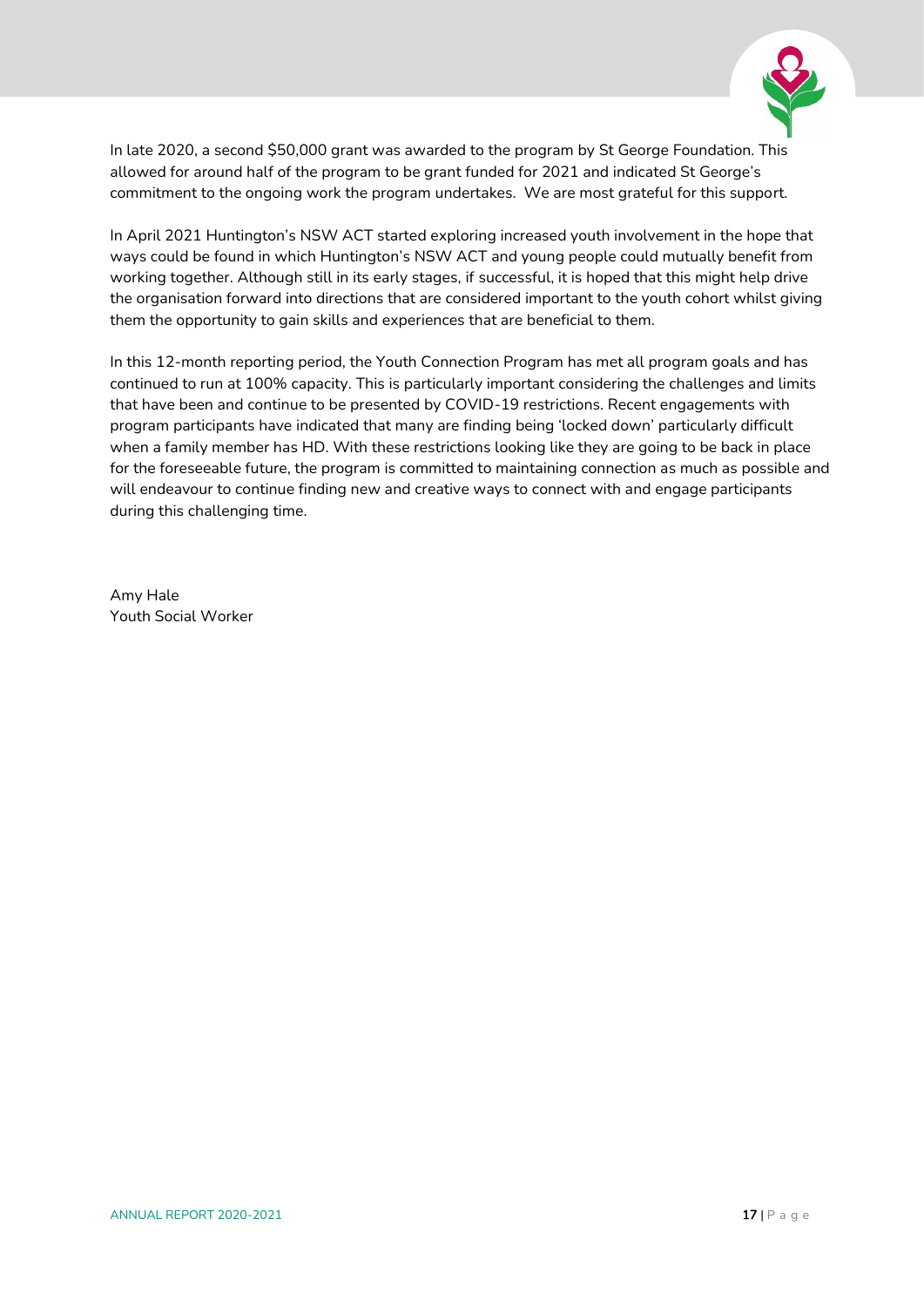# <span id="page-17-0"></span>CASE STUDY



Jo\* was referred to the youth connection program by NSW hospital social workers in 2017. She was in year 12 at high school and struggling to achieve the results she wanted due to her role as a young carer living alone with and caring for her dad. Her dad had Huntington's disease and was relying solely on Jo to feed him, bathe him, deal with his significant cognitive decline, and provide 24-hour emotional care and support for him whilst still meeting all of her own school commitments and trying to get good enough results to get into university.

During this first engagement, Jo was able to utilise Huntington's specific youth counselling for emotional and practical support around her own feelings and her readiness to find an alternative care arrangement for her dad within structured disability care.

Since this initial engagement, Jo has called on the Huntington's Youth Connection program whenever she has needed support. She has sought counselling over the years in managing thoughts and feelings around her own future, and the very difficult decision around whether or not she should have the genetic test to find out if she has inherited the gene from her dad that will result in her too developing Huntington's disease.

She has sought counselling, support, and guidance from the program around how best to support other extended family members also suffering from Huntington's disease, about the news that her sister had tested positive to the gene that will lead her to develop Huntington's disease, and how to manage the ongoing feelings of grief around her dad being so unwell and not able to live in the family home. She has connected with other people her age through Huntington's Youth Connection group sessions, finding support from others experiencing challenges similar to her own.

2021 saw Jo very actively engaged in the program as she went through the incredibly difficult experience of her dad's end of life journey. She met with our youth social worker many times during the first few months of 2021 and was assisted to make a practical plan around how best to advocate for and support her dad in the hospital and disability care settings. She had many sessions around preparing for the grief she would feel, and what she might expect. The Huntington's Youth Connection Program social worker was able to advocate with and for Jo with doctors, nurses, and care staff for her to have as much control around this final process with her dad as possible.

After her dad's death in July this year, Jo accessed the program and continues to do so for grief counselling and practical support in relation to when and how to return to university and how to balance her day-to-day responsibilities with grieving this tremendous loss.

The structure of the program has allowed Jo to access Huntington's specific support whenever she has needed to, at no cost to herself, or her family. The continuing of this program will allow Jo and other kids, young people, and their families access to the same level of support.

Jo's story demonstrates just one set of experiences and tremendous challenges young people can face when dealing with Huntington's disease. The support she was able to access from the Huntington's Youth Connection Program significantly changed her experience of these challenges and helped her deal with them in the best way possible for her.

Ī

*\*Name has been changed to protect participant identity.*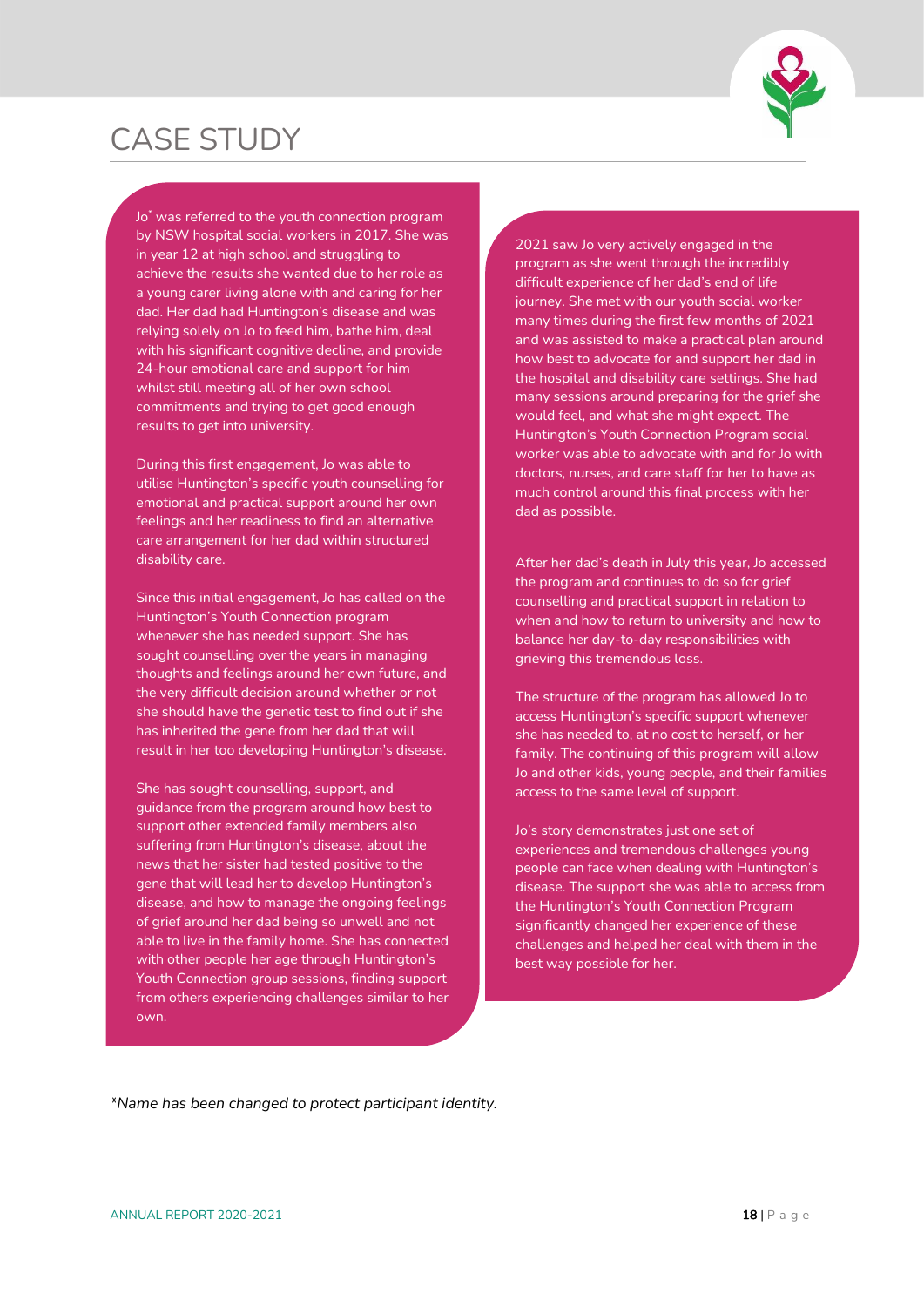

# <span id="page-18-0"></span>FUNDRAISING

We are very grateful to everyone who supports the vital work of Huntington's NSW ACT by holding external events or activities to help raise funds. Fundraising helps us to provide essential services for people with Huntington's disease and their families. Below is a spotlight of some of the fundraisers that have been held during the 2020-2021 financial year.

Two big accomplishments for fundraising were publishing an In Memoriam brochure and a Bequest brochure. Our In Memoriam brochure 'A gift of hope' allows people to make a difference in the fight against Huntington's disease beyond their lifetime. Our Bequest brochure aims to create awareness and a take-home message for people about the longer-term benefits of more substantial gifts to the Association.



#### Cycle to Broome

Erica and Bill set off in April on a cycle to Broome. Erica was the support driver for her partner Bill as they covered over 4,500km to reach Broome in June. This was not an easy fundraiser but through their journey they raised over \$7,000 and enjoyed a well-deserved rest after reaching Broome.



#### 100 days without Alcohol

Noah kicked off 2021 with a challenge to himself to refrain from alcohol for 100 days. "I thought it would be the perfect time to try and raise some money for Huntington's NSW as it is something that affects me directly as my old man has the disease and I also have a 50% chance of having Huntington's." Amazingly he raised \$3,800 – thanks Noah.



**HUNT 4 HOPE** 



The Hunt4Hope Op Shop celebrated 2 years in business and took the opportunity to re-brand. With a fresh new logo, the store continues to grow each quarter and is a very popular Op Shop in Maroubra. Donations of pre-loved goods are always welcome, so if you have items make sure you think of Hunt 4 Hope. Owner Matina donated almost \$50,000 to our charity this financial year. WOW! What an amazing effort.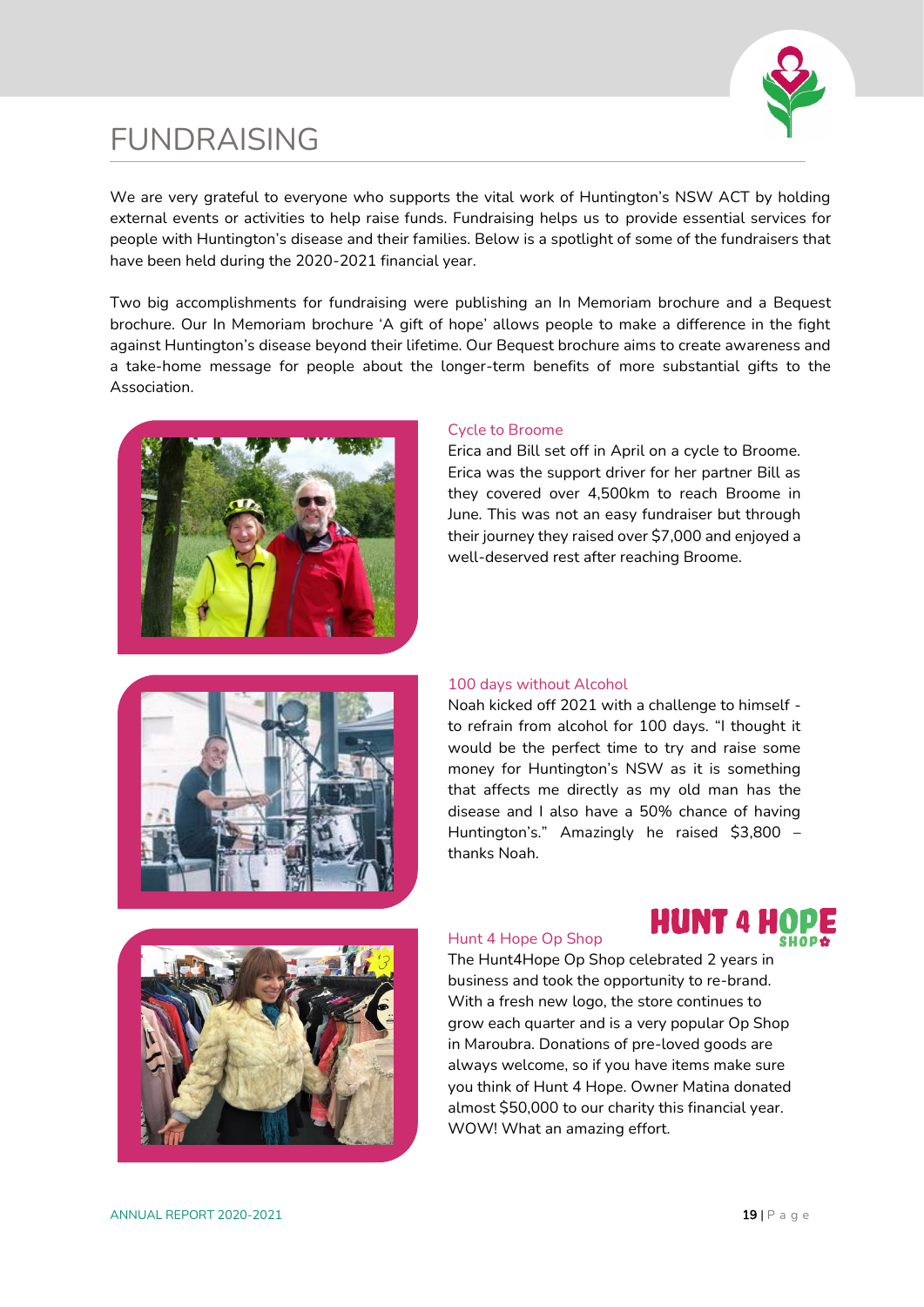





#### Walk 4 Hope

COVID-19 impacted our annual Walk 4 Hope, which was the  $7<sup>th</sup>$  one to take place. The Walk may have been virtual, but that did not stop people from doing the walks their way, anywhere, anytime. The top 10 teams are listed below. Collectively they raised \$30,000.

- Team Glen and EJ EH Holden Club
- Team Veronica
- Team Hiscock/Brennan
- Team Kellaway/Wilson
- Settlers Tavern Social Golf Club
- Manning Point Bowling Club
- Team Beeston
- Team Haddy
- Lions Club Parramatta
- Team Brooking

#### Vivability took up the Challenge

60 employees split into 5 teams took part in weekly walks/challenges to raise awareness in their local community in Bathurst. During September they completed 204 laps (510kms) of the Macquarie River Run and 54 laps of Mount Panorama (335kms) totalling 845 kilometres. That is the equivalent distance of Bathurst direct to Noosa. Thank you, team Vivability.

### <span id="page-19-0"></span>Social Media

We use social media to facilitate interaction with our community through sharing of research updates, personal stories, local news, motivational content, and general entertainment. At the end of June 2021 Huntington's NSW ACT had 2,832 Facebook followers, which was an increase from 2,702 followers in July 2020.

As well as linking in on Facebook and Instagram, many of our community members connect with support services through private Facebook messaging.

Alison Weir Fundraising & Marketing Coordinator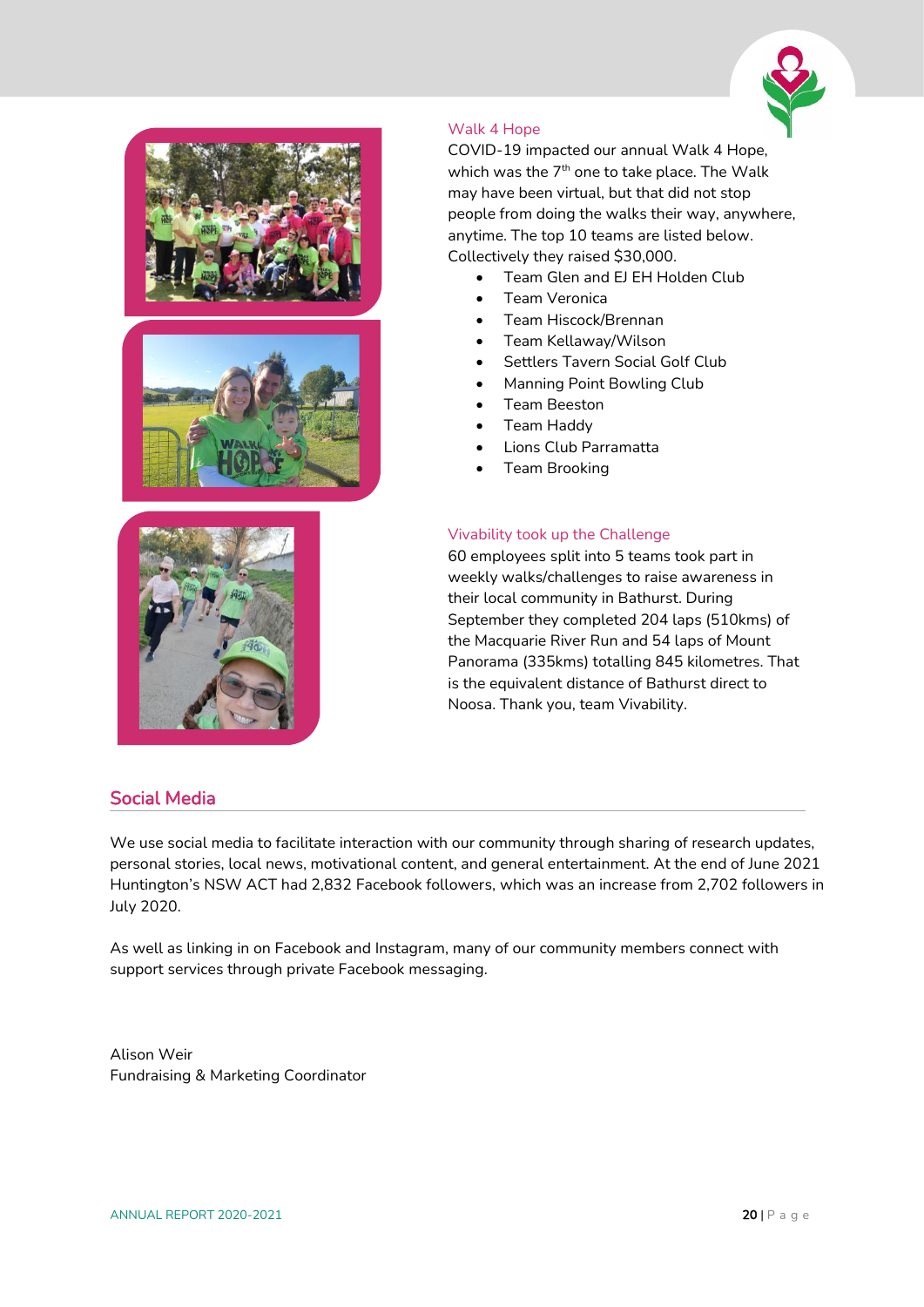

# <span id="page-20-0"></span>OUR SUPPORTERS

We would like to acknowledge the generosity of individuals, groups, and organisations that have supported Huntington's NSW ACT during the 2020 – 2021 financial year.

- Our major donors and foundations
- Our regular giving families who wish to remain anonymous
- The Rowden Family
- Genevieve and Ray Long

#### Corporate Partners

- Ansvar Insurance Community Education Program
- Macquarie Foundation
- St George Foundation
- Westpac Foundation
- The Co-Group Ltd.

#### Government Partner

• NSW Health – Western Sydney Local Health District

#### National Conference

- Roche Products
- Novacorr
- Australian Government National Disability Conference Initiative

#### Health and Allied Health Professionals

- Prof Clement Loy, Director NSW Huntington Disease Service, Westmead Hospital
- Cecelia Lincoln, Felicity Stehouwer, Terry McGill & Peter Kwong and the staff of the NSW Huntington Disease Service at Westmead Hospital
- Dr Therese Alting and the HD Research Team at Westmead Hospital
- John Conaghan, Huntington's Social Worker, John Hunter Hospital
- Blessy Joseph and the staff at Sister Maria Cunningham Centre, St Joseph's Hospital

# <span id="page-20-1"></span>WE ARE MEMBERS OF

### National (representing Consortium of Australian Huntington's Associations)

- Neurological Alliance Australia
- Genetic Alliance of Australia
- Australian Patient Advocacy Alliance
- National Disability Services
- Rare Voices Australia
- Accessible Product Design Alliance

### **State**

- Carers NSW
- NSW Council of Social Service (NCOSS)
- Health Care Consumers NSW
- <span id="page-20-2"></span>• Centre for Volunteering NSW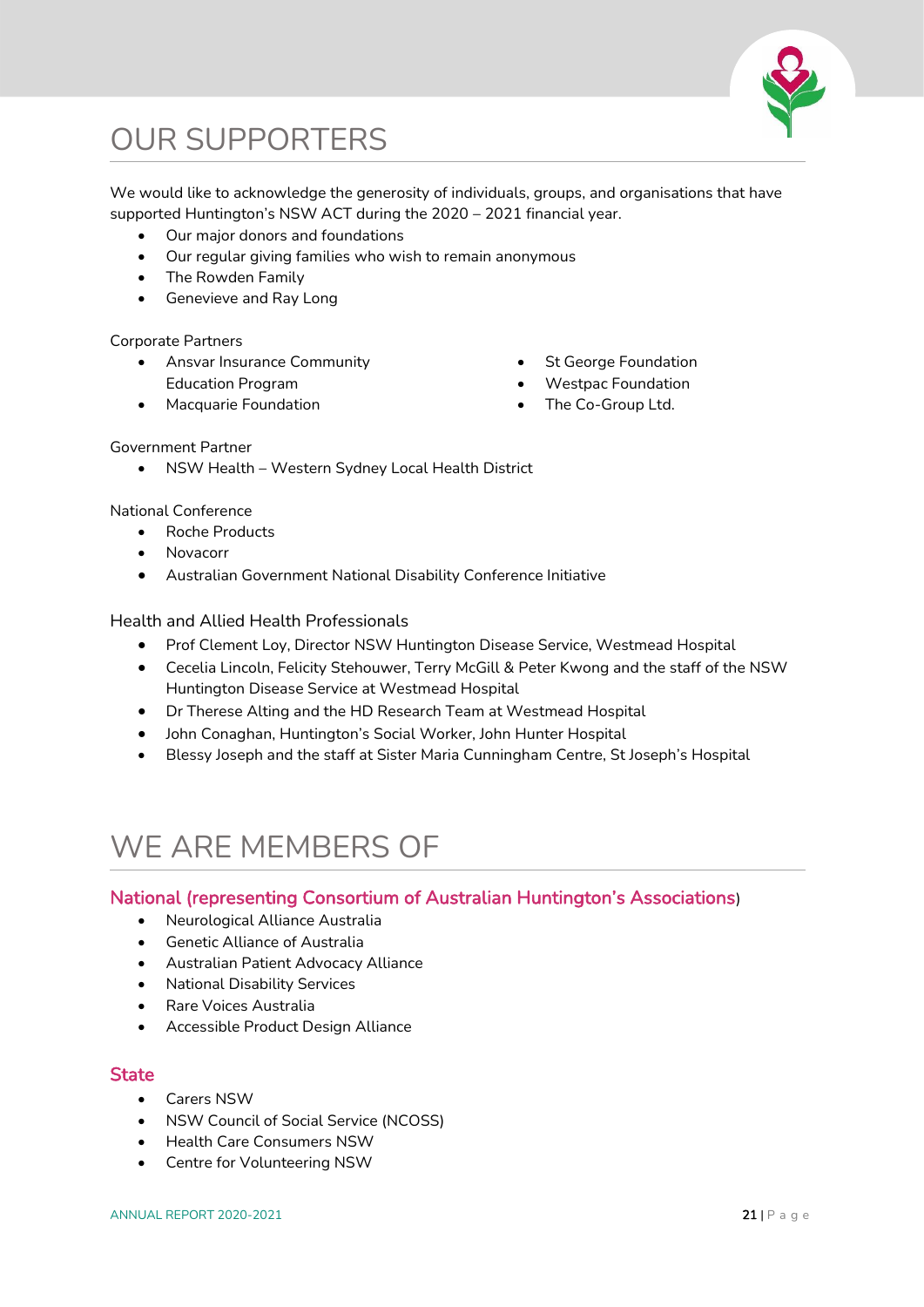# ADMINISTRATION



The highlights of 2020-21 from the administration perspective centre around further enhancements to our information technology arrangements.

In March 2021 the NSW Government announced it would be providing grants to small and mediumsized charities and not-for-profits working in health and social service to help them modernise their operations, through their Social Sector Transformation Fund (SSTF). The funding will flow through to June 2022. For this financial year we were able to use some of the funds for:

- IT health checks on our general IT operations and our Salesforce database
- IT and telecommunication requirements for new staff

A review of our Business Insurance was undertaken with the engagement of an Insurance Broker. This has resulted in improved coverage and a reduction in premium.

From a maintenance perspective there has been an ongoing concern about an intermittent roof water leakage. Two contractors have been engaged over the past few years with minimal success, one indicating the solar hot water system was at fault and should be replaced. The good news is the hot water system was not the culprit, only requiring some minor maintenance. A new roofing contractor was able to identify the cause of the leak and it has been fixed.

During the COVID-19 lockdown the office was very little used but was attended regularly by the Administration Coordinator to ensure business continuity as we are classed as an essential service. Following the easing of restrictions imposed during the 2020 lockdown, some staff continued flexible working from home arrangements, but all staff aim to attend the office on Tuesdays to hold meetings and catch up with each other.

Stewart Swales Administration Coordinator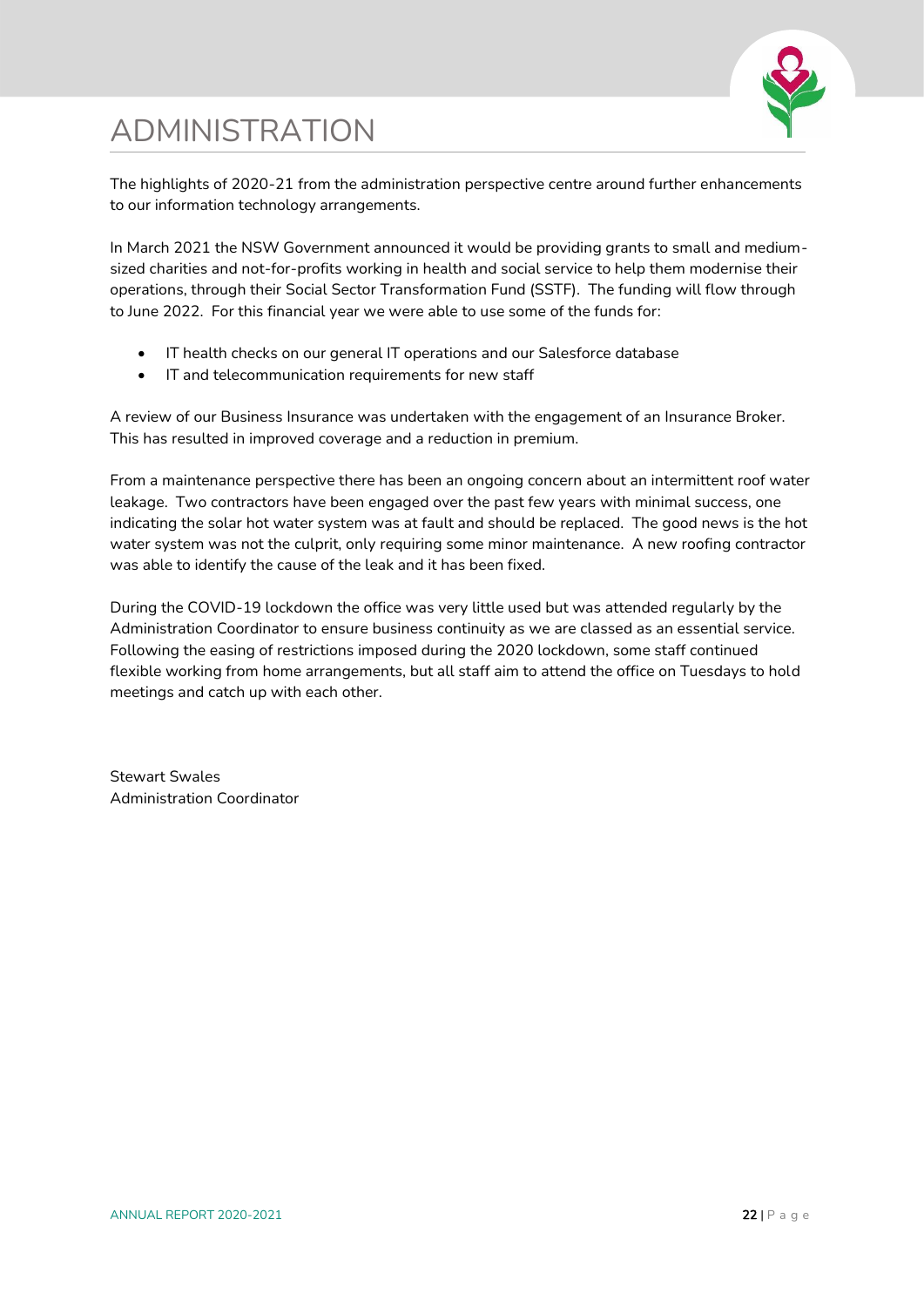

# <span id="page-22-0"></span>TREASURER'S REPORT

This will be my last report as Treasurer of Huntington's NSW ACT. After five years in the role, it is time to pass the baton.

The results for the 2020-21 financial year were surprisingly and encouragingly positive, given the constraints of the COVID-19 pandemic. For the first time in a few years, I am pleased to report to members that we generated a surplus of \$94,314.

With the help of \$52,500 received under the Commonwealth Government's JobKeeper program, we weathered a significant drop in community fundraising income. No community fundraising events were held after March 2020 and the Walk 4 Hope was a very marginal affair even after we made registration free. We have also benefited greatly from the funds received from the Maroubra Charity Store, Hunt 4 Hope, operated by Matina Moutzouris.

Even so, fundraising contributed 40% of our income, or 52% if excluding NDIS income which is based on fee for service arrangements.

The NDIS Support Coordination service has grown considerably, increasing the Association's cash flow, and just breaking even in the reporting period. As new staff are engaged in this service, cash flow drops until they are up to speed and serving as many clients as they are able.

Expenditure was down in a number of areas, notably direct services such as the social therapy program which we could not operate during lockdown. Travel was also greatly reduced.

The Association instituted a 15% administration overhead charge on all its project and service activity this year in order to better reflect the reality that services cannot run effectively without such items as insurance, IT, compliance requirements, governance etc. being met by the Association as the auspice body.

It is particularly pleasing that the Association has benefited from a number of grants awarded during the 2020-21 year, including \$70,000 under the Social Sector Transformation Fund (which we will spend in 2021-22) and \$35,000 from The Co-Group Ltd for the Illawarra Social Worker program. Since 30 June 2021 we have received notice of a further \$60,000 grant from NSW Ministry of Health for emergency COVID-19 support for our Youth Connection Program.

Stephen Guthrie Treasurer